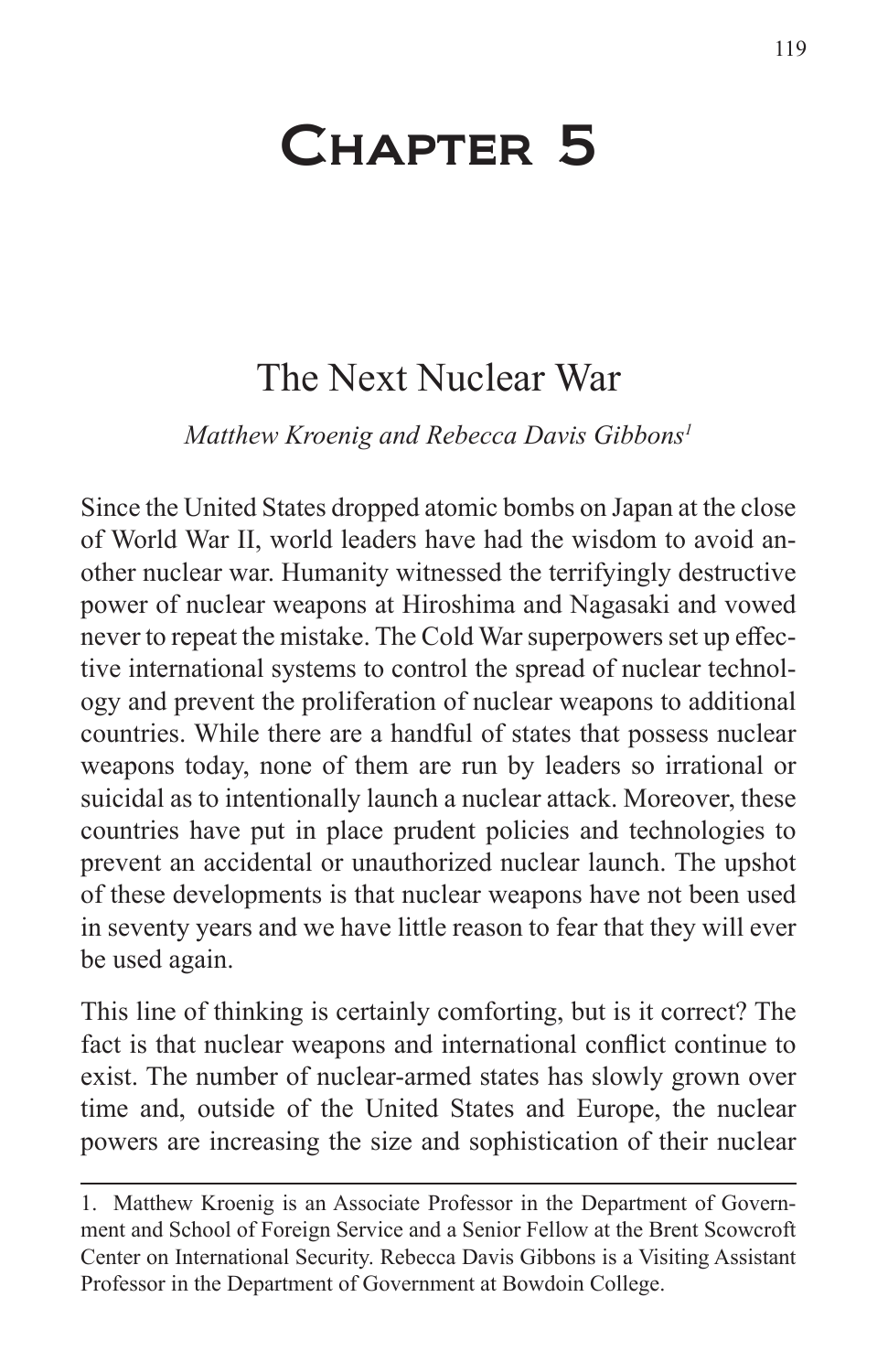arsenals, as well as their reliance on nuclear weapons in military doctrine and strategy. Indeed, recent years have seen an increase in overt nuclear threats by some leaders. Political tensions remain among nuclear powers and in many regions of the world these conflicts are becoming more intense. In addition, poorly safeguarded nuclear material around the globe could find its way to extremist organizations that could use nuclear weapons as an instrument of terror. While the risk of nuclear war on any given day is low, it is not zero. And this risk must be multiplied across many nucleararmed actors and international conflicts for years to come. In sum, there is a frighteningly real risk that humanity has not witnessed its last nuclear war.

This article will examine the prospects for the next nuclear war. It will begin by defining our key concept: nuclear use. Next, it will review the first and only instance of nuclear use, the dropping of atomic bombs on Hiroshima and Nagasaki in World War II, to assess whether the pathway to the first and only existing case of nuclear use might be repeated. It then articulates the theoretical processes that could give rise to nuclear war as identified in the international relations and nuclear deterrence literatures. Next, in order to identify the flashpoints that could result in the next nuclear exchange, it examines the most salient geopolitical rivalries between nuclear-armed actors in the world today. Finally, it offers concluding remarks regarding the steps world leaders can take to prevent future nuclear wars.

## *Defining Nuclear Use*

We begin by defining a key term: nuclear use. We define nuclear use as the detonation of a nuclear weapon against an enemy target. Some U.S. Department of Defense officials declare that "Nuclear weapons are used every day," to emphasize that nuclear weapons play an important and enduring role in maintaining strategic deter-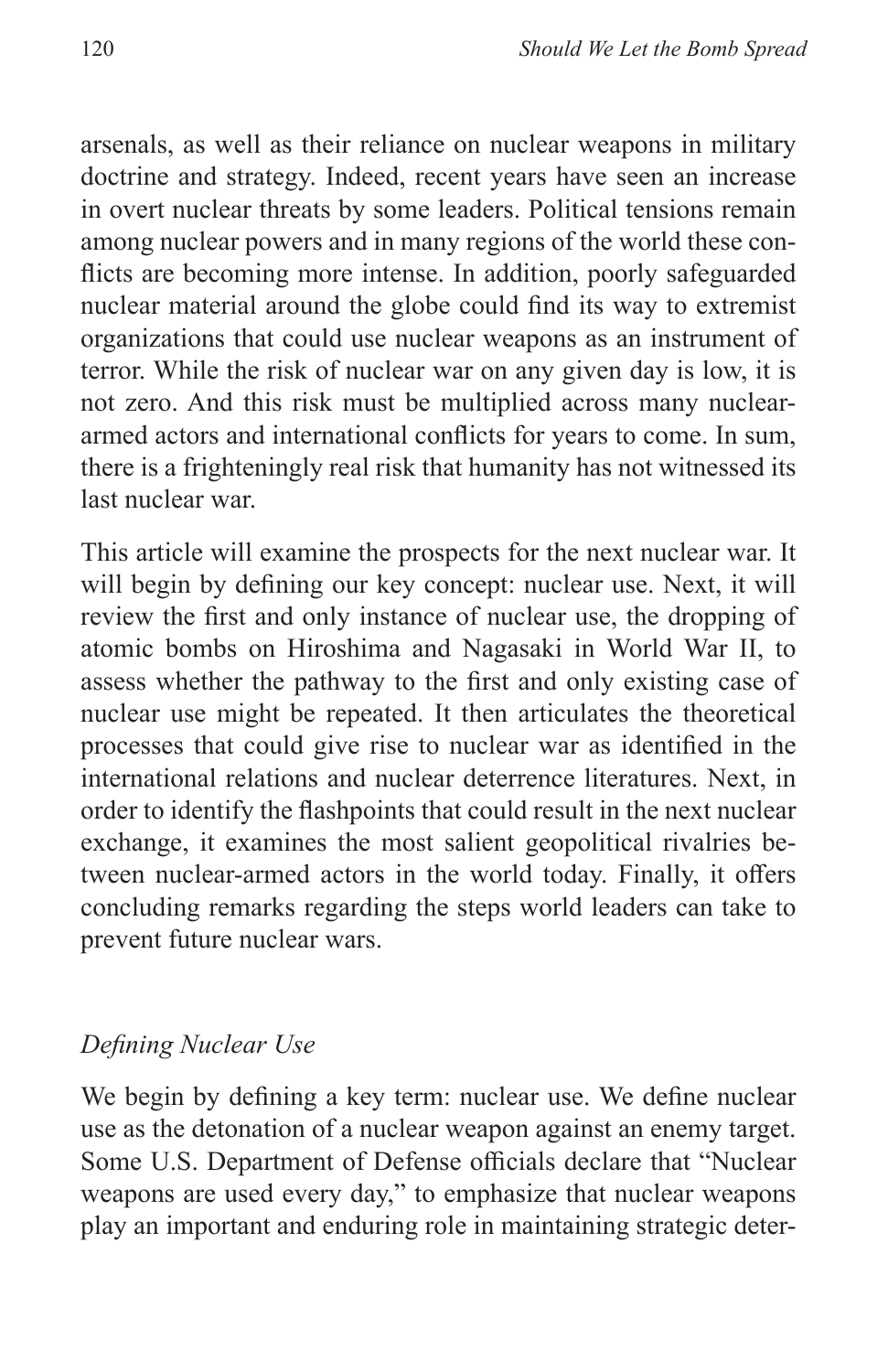rence and keeping the peace.<sup>2</sup> Similarly, scholars have explored the deterrent, coercive, and symbolic effects of nuclear weapons.<sup>3</sup> We do not mean nuclear use in this sense. We also exclude from our definition nuclear tests or nuclear demonstration shots that could be used for political effect, but that do not result in death or destruction. Rather, for the purposes of this chapter, nuclear use is defined as a nuclear attack resulting in physical damage of enemy targets.

# *Nuclear Use in World War II*

When considering the next use of nuclear weapons, the most logical place to begin is the last and only instance of nuclear use, the U.S. atomic bombing of Japan at the end of World War II. Understanding U.S. President Harry Truman's decision to employ nuclear weapons in warfare may shed some light on why leaders might consider nuclear use in the future.

On August 6, 1945, the United States dropped an atomic bomb on Hiroshima and, three days later, on August 9, a second weapon was

2. For example, former U.S. Defense Secretary James Schlesinger makes this point in Melanie Kirkpatrick's article, "Why We Don't Want a Nuclear-Free World," *Wall Street Journal*, July 13, 2009, available from *[www.wsj.com/ar](www.wsj.com/articles/SB124726489588925407)[ticles/SB124726489588925407.](www.wsj.com/articles/SB124726489588925407)*

3. See, for example, Matthew Kroenig, "Nuclear Superiority and the Balance of Resolve: Explaining Nuclear Crisis Outcomes," *International Organization* 67, No. 1 (January 2013): 141-171; Glenn Snyder and Paul Diesing, *Conflict Among Nations: Bargaining, Decision-Making, and System Structure in International Crises* (Princeton, NJ: Princeton University Press, 1977); Richard Betts, *Nuclear Blackmail and Nuclear Coercion* (Washington, DC: Brookings Institution Press, 1987); Marc Trachtenberg, *History and Strategy* (Princeton, NJ: Princeton University Press, 1991); Kyle Beardsley and Victor Asal, "Winning with the Bomb," *The Journal of Conflict Resolution* 53, No. 2 (April 2009): 278-301; Carol Atkinson, "Using nuclear weapons," *Review of International Studies* 36 (2010): 839–851; and R. Davis Gibbons, "Signals Intelligence? The Effectiveness of Nuclear and Non-Nuclear Signals in a Crisis" (Washington, DC: Center for Strategic and International Studies, 2012).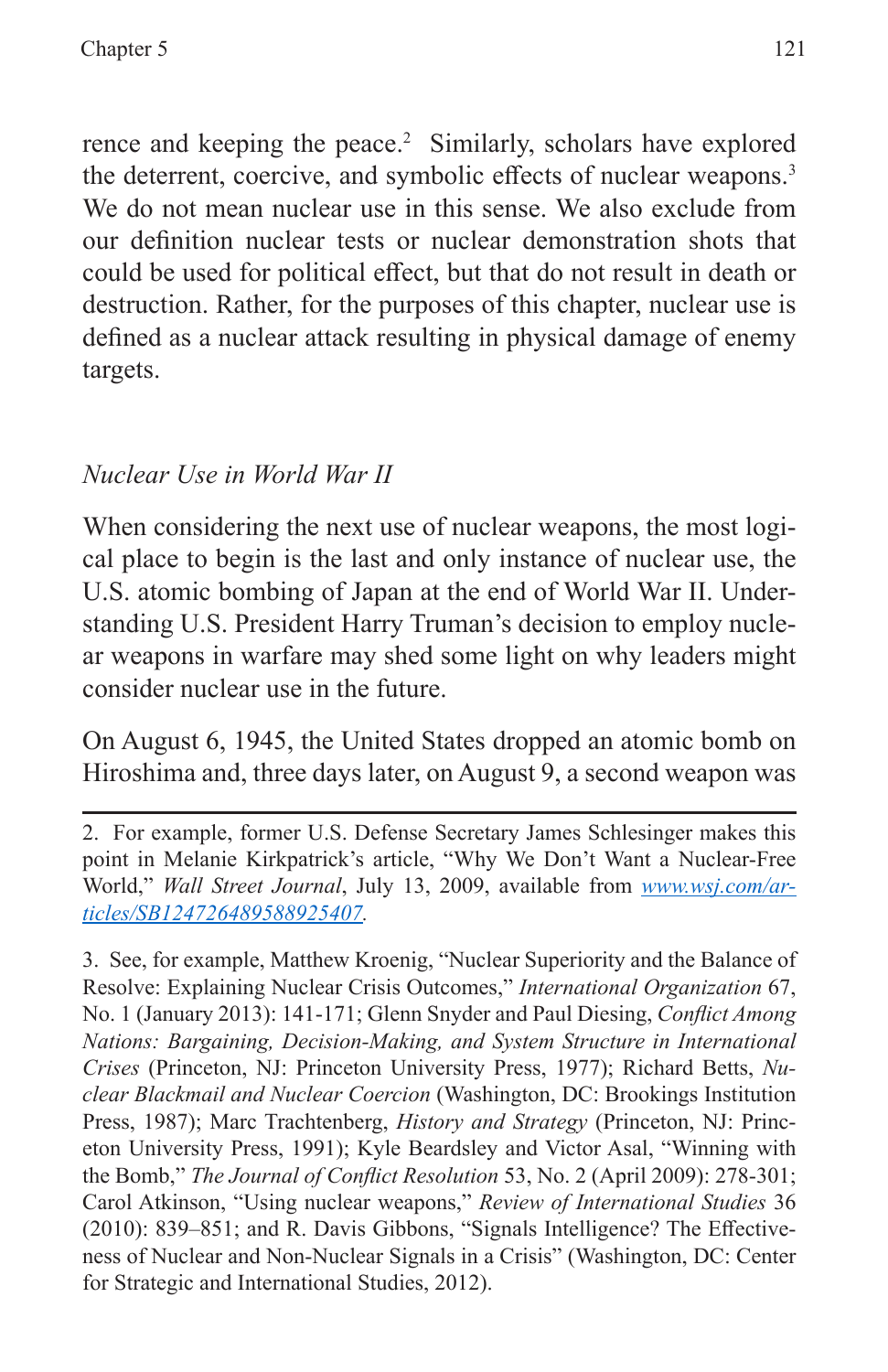used against Nagasaki. Almost seventy years after the event, historians continue to debate the motivations behind Truman's decision.4 According to the traditional account, the United States used nuclear weapons to quickly conclude the war in the Pacific and save the lives of many American GIs (and Japanese soldiers and civilians) that would have been lost if Washington had pursued the alternative route of a ground invasion of the Japanese islands. According to a more recent revisionist view, the nuclear weapons were not in fact necessary to force a Japanese surrender because Tokyo was nearly ready to capitulate and the Soviet Union's impending entrance into the Pacific War would have been more than enough to force Japan to concede defeat.<sup>5</sup> Rather, according to this perspective, Truman's use of nuclear weapons was aimed not at Tokyo, but at Moscow. By using nuclear weapons, Truman was able to end the war quickly enough to prevent Soviet forces from occupying large portions of East Asia and to demonstrate America's awesome new military capability to its future Cold War rival.

Our purpose here is not to adjudicate between these interpretations, nor to improve upon the existing debate, but rather to ask what this historical event might tell us about future nuclear use. If Truman were motivated to quickly end a costly conventional war as the traditional account would have us believe, then there is reason to suspect that such processes could re-occur. Desperate times call for desperate measures and it is conceivable that a nuclear-armed state could be tempted to use nuclear weapons in a future attempt to staunch the bloodletting from a drawn-out conventional conflict. Indeed, as we will see below, some states in the world today actively plan to use nuclear weapons early in warfare as a way to offset

<sup>4.</sup> For a summary of the differing narratives surrounding this decision, see Barton J. Bernstein, "Truman and the A-Bomb: Targeting Noncombatants, Using the Bomb, and His Defending the 'Decision," *The Journal of Military History* 62, No. 3 (July 1998): 547-570.

<sup>5.</sup> Gar Alperovitz, *Atomic Diplomacy: Hiroshima and Potsdam* (New York: Simon and Schuster, 1965) is one of the most well-known books to make this controversial claim.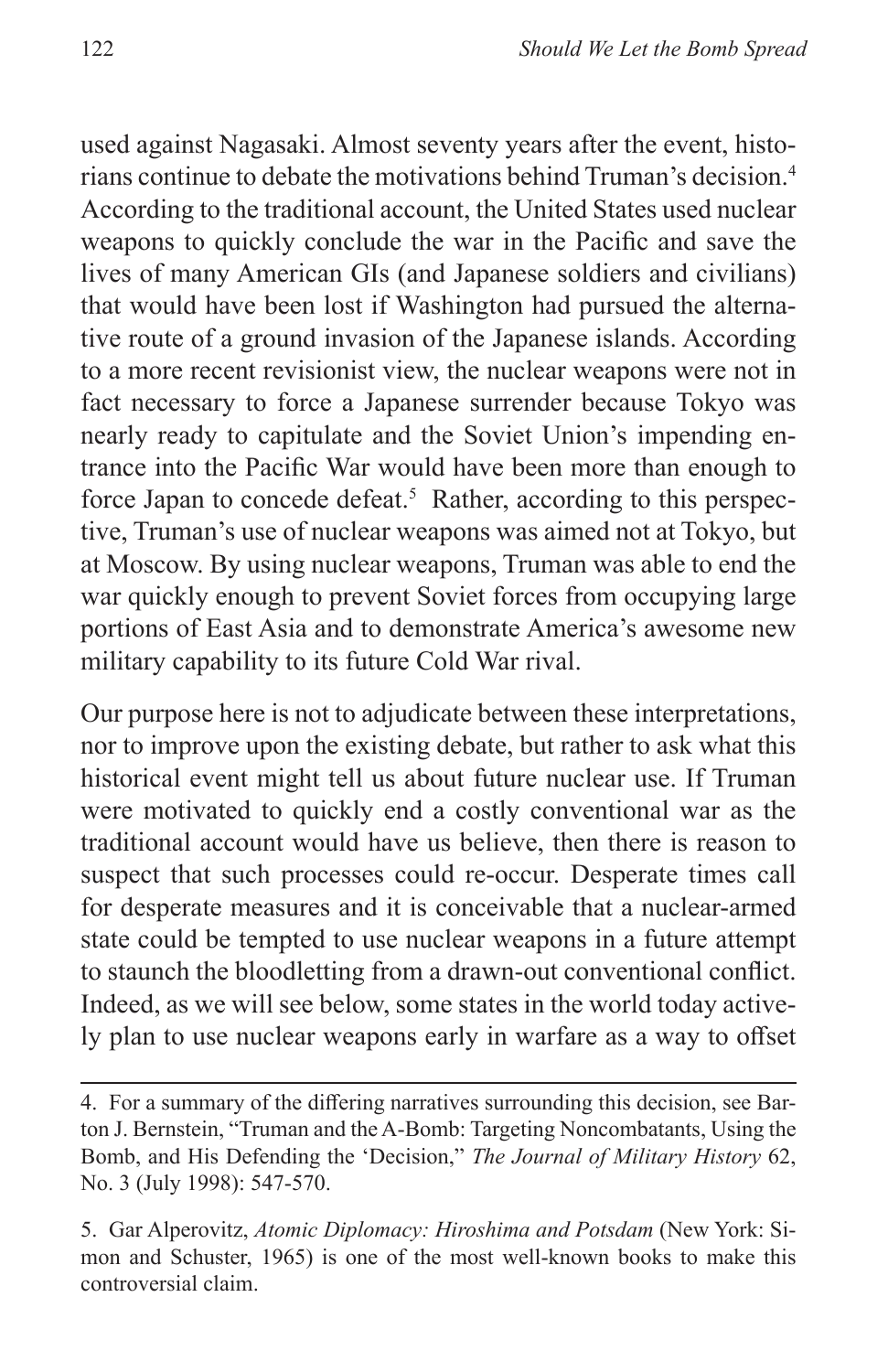the conventional superiority of potential adversaries.

It is also possible that states might use nuclear weapons in the future in order to demonstrate their capabilities to potential adversaries. If Hiroshima and Nagasaki were primarily about revealing a revolutionary new military capability, then this case is less instructive as no adversary is likely to need that message again. After all, Hiroshima and Nagasaki and the hundreds of nuclear tests that followed provided sufficient proof of concept. In this way the first nuclear use may have been idiosyncratic because it was the first.

If, however, Hiroshima and Nagasaki can be interpreted as a warning shot to a potential future enemy about possessing both the ability and the will to go nuclear, then it may be more relevant. It is possible that future decisions to use nuclear weapons could include a consideration of secondary and tertiary effects, such as demonstrating resolve to other states or deterring or otherwise precluding other parties from intervening in an ongoing conflict.

One must be cautious, however, about extrapolating from a single data point and this single episode, no matter how important, cannot be the only input into our study on the future of nuclear use. To broaden our perspective, therefore, we next turn to theory.

# *Theories of Nuclear Use*

International relations scholars and nuclear deterrence theorists have identified several possible processes by which nuclear war could occur. The most prominent of these scenarios are reviewed here, including: irrational nuclear use, accidental nuclear use, inadvertent nuclear use, catalytic nuclear war, nuclear use against non-nuclear opponents, splendid first strike, use 'em or lose 'em, brinkmanship, and limited nuclear use.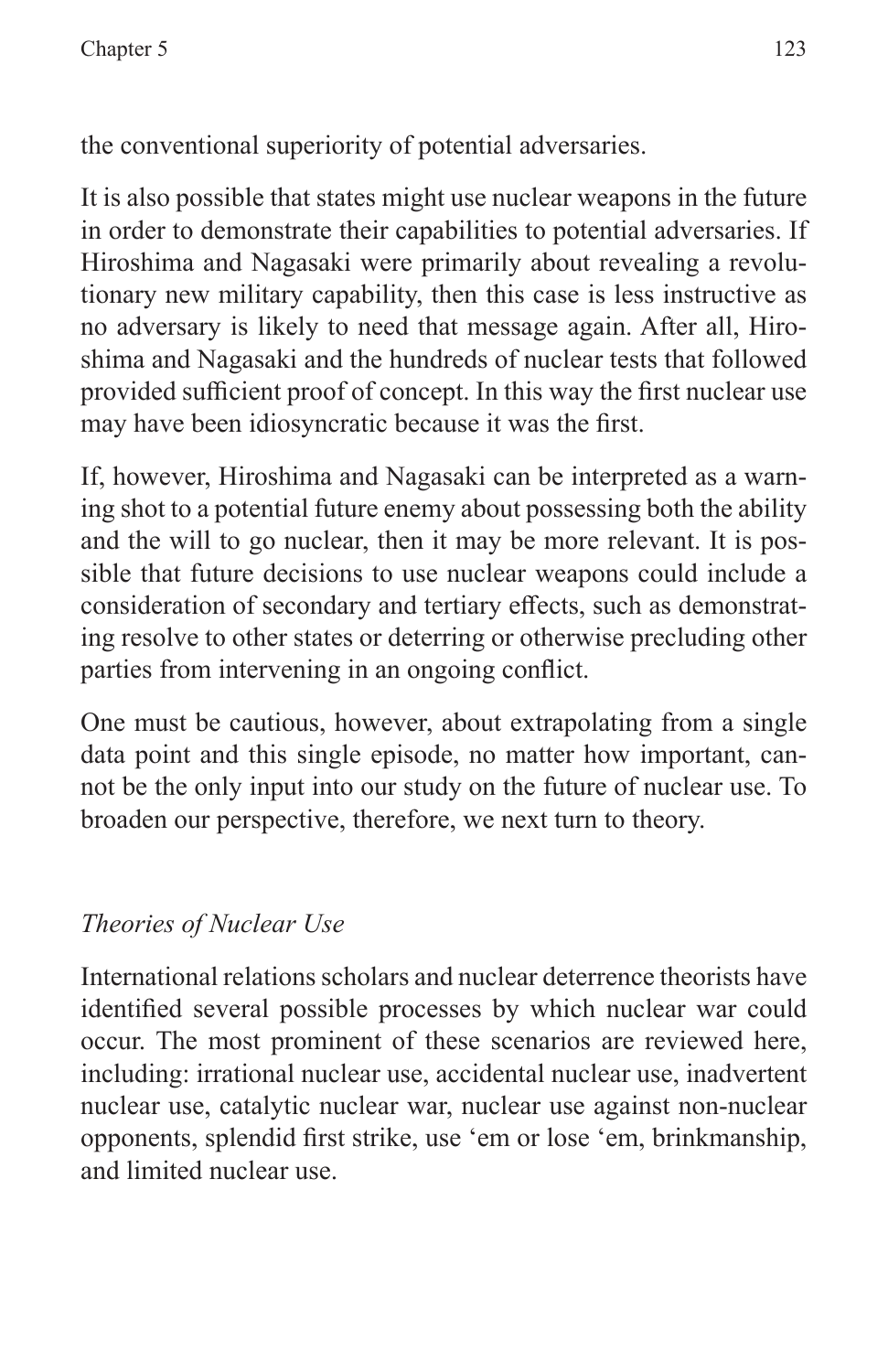#### Irrational Nuclear Use

The first potential cause of nuclear use is irrationality. In practice, irrational nuclear use means a leader using nuclear weapons in pursuit of goals that are so vastly different from our own as to be utterly unrecognizable. Political scientists tend to assume that states are unified rational actors that value their continued existence above all else, but this is a simplifying assumption, not a description of the world in which we actually live.<sup>6</sup> Historically, there have been rare leaders who have been willing to destroy their own states in the pursuit of broader ideological goals, including Adolf Hitler in World War II.<sup>7</sup> One could similarly imagine a leader of a nucleararmed state on the losing end of a major war, deciding that he has nothing left to lose and voluntarily choosing to unleash the destructive force of nuclear weapons. For example, if the North Korean regime were to collapse, might North Korean supreme leader Kim Jung-Un decide to use nuclear weapons, figuring that if he is going down he might as well take everyone else with him?

Alternatively, it is at least conceivable that somewhere someday a leader could ascend to power with religious, nationalist, racist, or some other extremist worldview that causes him to value nuclear destruction over self-preservation. Iran's clerical establishment, for example, contains a minority of individuals who genuinely appear to hold millenarian religious beliefs.<sup>8</sup> If Iran acquires nuclear weapons and one of these leaders comes to have his finger on

<sup>6.</sup> Kenneth N. Waltz, "Reflections on Theory of International Politics: a response to my critics," in *Neorealism and its Critics*, Robert O. Keohane, ed. (New York: Columbia University Press, 1986), 330–331.

<sup>7.</sup> David F. Lindenfeld, "The Prevalence of Irrational Thinking in the Third Reich: Notes toward the Reconstruction of Modern Value Rationality," *Central European History* 30, No. 3 (1997): 365-385.

<sup>8.</sup> See for example Jeffrey Herf's "Taking Iran's Anti-Semitism Seriously," *The National Interest*, June 2, 2014 or Mehdi Khalaji's "Apocalyptic Politics: On the Rationality of Iranian Policy," *Policy Focus,* 79 (Washington, DC: The Washington Institute, January 2008).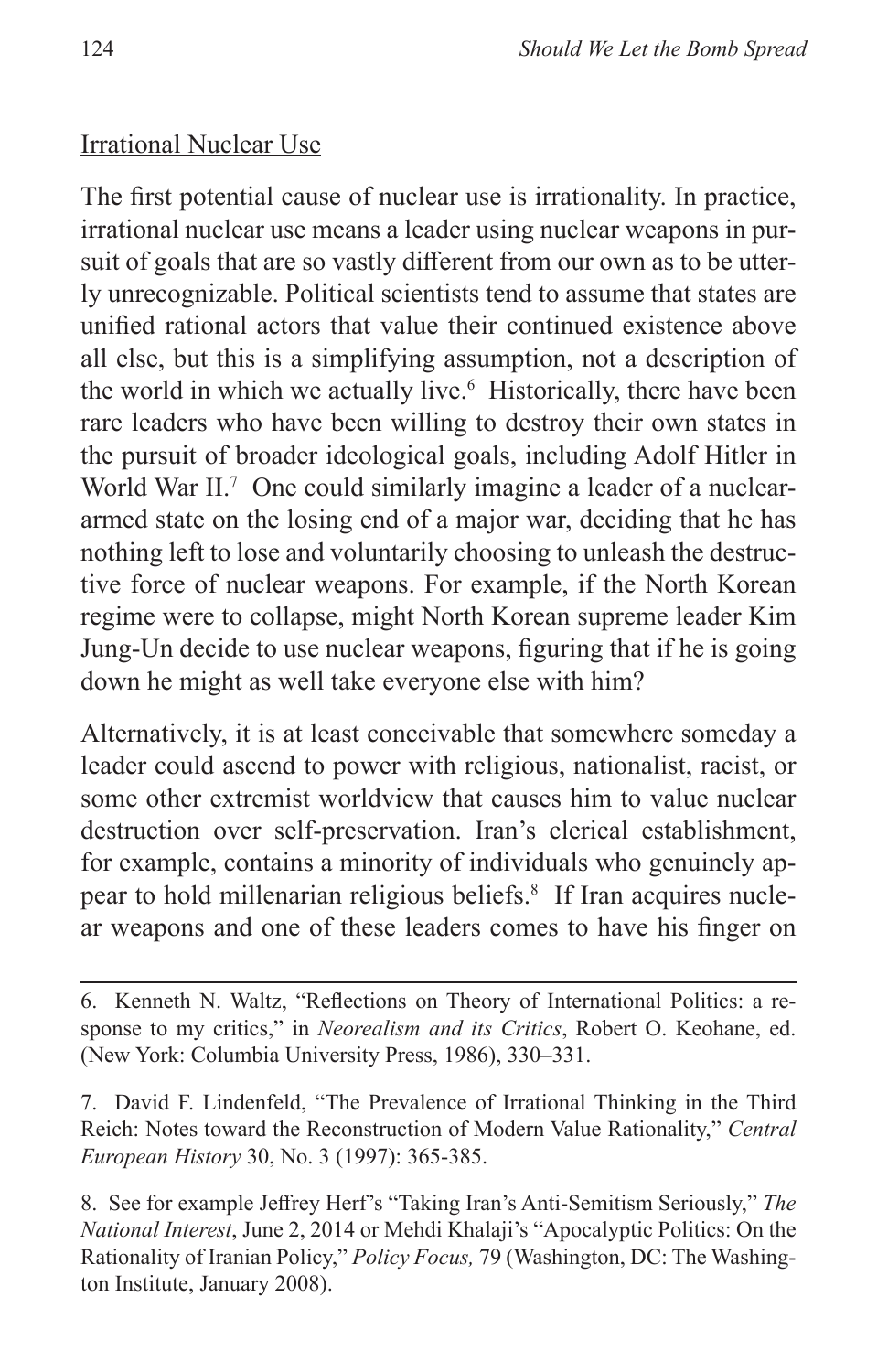the nuclear trigger, it is at least imaginable that he might try to launch an unprovoked nuclear attack in an attempt to bring about an apocalypse. Granted, this type of nuclear use may be the most farfetched of those discussed in this chapter, but many international events, including the terrorist attacks of 9/11 and the recent global financial crisis, were virtually unimaginable until they happened.

# Accidental Nuclear Use

A second type of potential nuclear use can be characterized as accidental or unintentional. In 1982 the U.S. Department of Defense (DoD) catalogued all previously known nuclear accidents from 1950 to the 1980s.<sup>9</sup> The list included the 1982 Titan II crisis in which a dropped wrench socket in a nuclear missile silo nearly caused a nuclear explosion, and a number of cases in which aircraft carrying nuclear weapons crashed or dropped nuclear weapons into the ocean but that fortunately failed to detonate.<sup>10</sup>

Scott Sagan, in his book, *The Limits of Safety*, catalogs a number of near nuclear accidents during the Cold War period, including a 1966 midair collision between a B-52 bomber and a KC-135 tanker that led to the release of four hydrogen bombs near Palomares, Spain.<sup>11</sup> In 1968, a B-52 bomber on airborne alert caught fire over Greenland near a U.S. early warning site, causing four one-megaton thermonuclear bombs to hurtle toward the ground.<sup>12</sup> The current era is not immune from nuclear accidents, including the 2007

10. Eric Schlosser, *Command and Control: Nuclear Weapons, the Damascus Accident, and the Illusion of Safety* (New York: The Penguin Press, 2013).

11. Scott Sagan, *The Limits of Safety, Princeton* (NJ: Princeton University Press, 1993), 178.

12. Ibid*.*

<sup>9.</sup> Department of Defense, "Narrative Summaries of Accidents Involving U.S. Nuclear Weapons, 1950-1980," April 1981, available from *[nsarchive.files.word](nsarchive.files.wordpress.com/2010/04/635.pdf)[press.com/2010/04/635.pdf.](nsarchive.files.wordpress.com/2010/04/635.pdf)*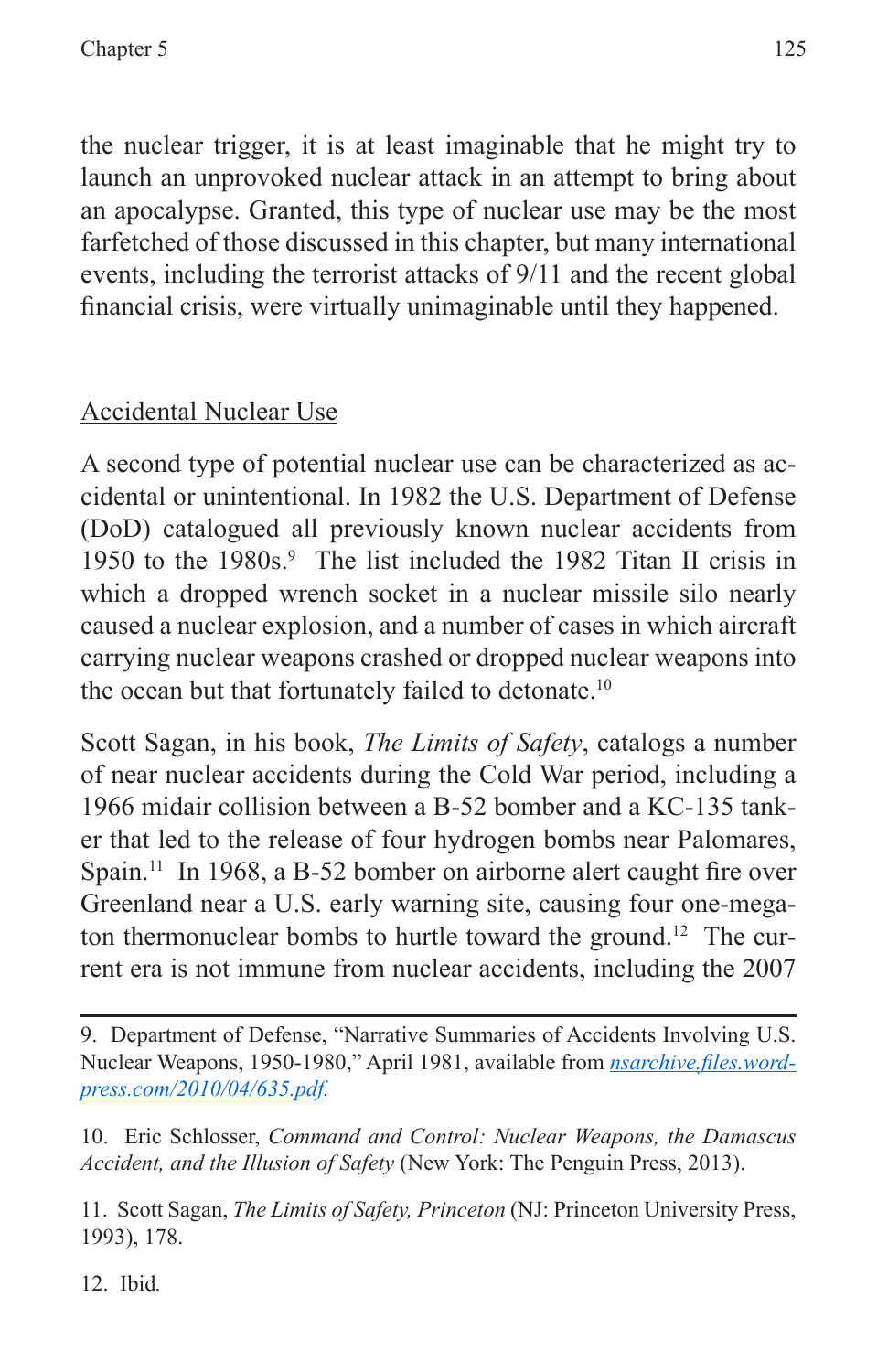incident in which nuclear weapons were accidentally and unknowingly transported from Minot Air Force Base in North Dakota to Barksdale Air Force Base in Louisiana.<sup>13</sup> Other nuclear weapons states have also had their share of incidents<sup>14</sup> and newer nuclear weapons states may be even more prone to accidents, especially as they strive to develop stable command and control structures.<sup>15</sup> In none of these cases did the nuclear warhead detonate, but we might not be so lucky next time.

#### Inadvertent Nuclear Use

An inadvertent nuclear use would occur if a nuclear-capable state decides to launch a nuclear war under the incorrect belief that it is already under nuclear attack.<sup>16</sup> Perhaps the most sophisticated theoretical discussion of inadvertent war is provided by Thomas Schelling in his discussion of "reciprocal fear of surprise attack."<sup>17</sup> Schelling argues that when two nuclear adversaries face each other in crisis, each side may rightly worry that the other side is considering nuclear attack. If there is an advantage to striking first, then, in these difficult circumstances under intense time pressures, a cycle of fear could lead to nuclear war. As Schelling writes, "Fear that

13. "Flight of Nuclear Warheads Over U.S. Is Under Inquiry," *New York Times*, September 6, 2007.

14. On British nuclear weapons accidents, see Eric Schlosser, "Nuclear weapons: an accident waiting to happen," *Guardian* (Manchester), September 13, 2013.

15. Peter D. Feaver, "Command and Control in Emerging Nuclear Nations," *International Security* 17, No. 3 (Winter 1992-93): 160-187.

16. In his book, *The Logic of Accidental Nuclear War* (Washington, DC: Brookings Institution Press, 1993), Bruce G. Blair discusses a number of ways in which accidental nuclear war could be launched in the post-Cold War era due to risks in the U.S. and Russian command and control systems.

17. Thomas Schelling, *The Strategy of Conflict* (Cambridge, MA: Harvard University Press, 1960), 207.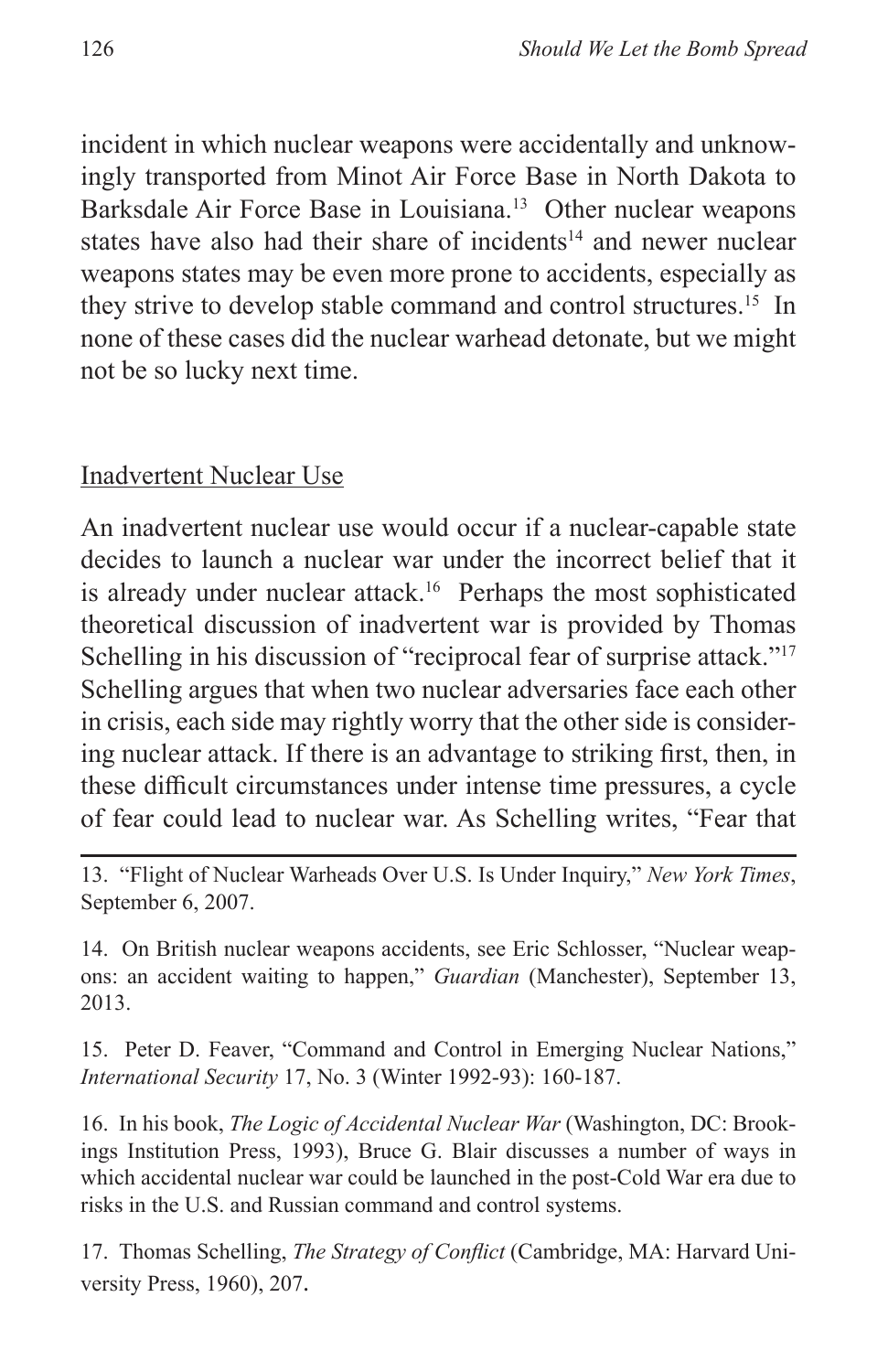the other may be about to strike in the mistaken belief that we are about to strike gives us a motive for striking, and so justifies the other's motive."18

In *The Limits of Safety*, Sagan provides several examples of nearinadvertent nuclear war during the Cuban Missile Crisis. In one episode, an intruder—later identified as a bear—led to the sounding of a "sabotage alarm," which set off similar alarms at all the bases in the area. At one base, an incorrectly wired alarm sent pilots of nuclear-armed fighter aircraft to prepare for takeoff before a car raced down the runway to stop them.<sup>19</sup> Also during the crisis, Vandenberg Air Force Base conducted a regularly scheduled ballistic missile test that the Soviet Union might have reasonably misread as a nuclear missile launch.<sup>20</sup> Finally, at the end of the crisis, Moorestown, New Jersey radar operators alerted NORAD that an incoming missile attack was underway when a training tape simulating an attack was mistakenly run in their system.<sup>21</sup>

Inadvertent nuclear war nearly occurred again in the 1983 ABLE ARCHER incident, in which a very realistic North Atlantic Treaty Organization (NATO) military exercise during a period of tension led the Soviets to worry the training operation was a cover for war preparations. The Soviets put their own nuclear forces on alert in response.22 A similar scare occurred in in the post-Cold War era in January 1995 when a U.S.-Norwegian weather balloon was launched from Norway to study the Aurora Borealis. A Russian early warning radar detected this object, leading Russian President Boris Yeltsin to activate his "nuclear keys" for the first time.

- 19. Sagan, *The Limits of Safety*, 98-100.
- 20. Ibid., 78-80.
- 21. Ibid., 130-131.

<sup>18.</sup> Ibid., 207.

<sup>22.</sup> For declassified documents on the ABLE ARCHER Exercise, see National Security Archive "The Able Archer 83 Sourcebook," November 7, 2013, available from *<www2.gwu.edu/~nsarchiv/nukevault/ablearcher/>*.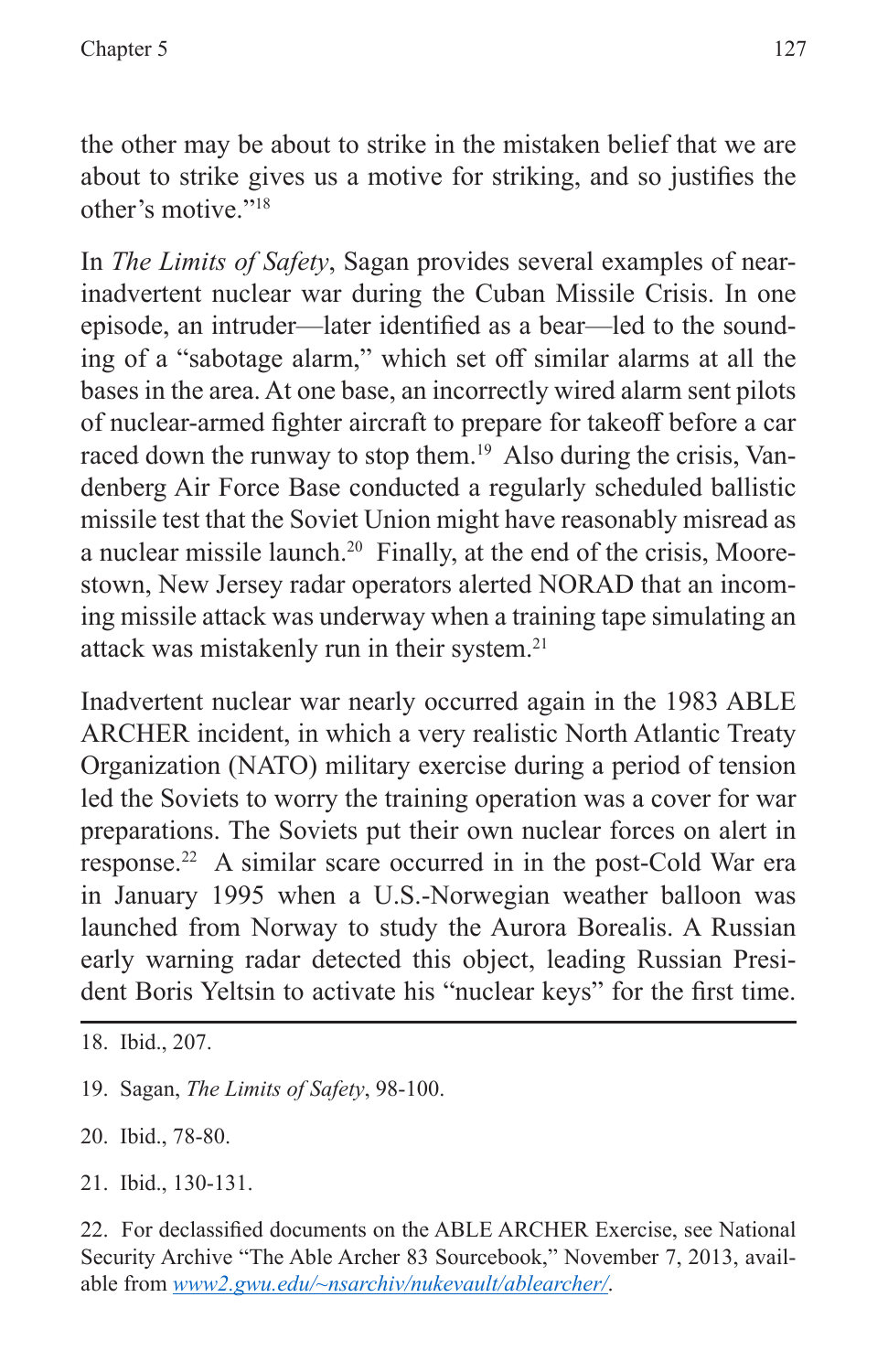Eventually radars detected that the balloon was going out to sea and Russian forces stood down.<sup>23</sup> Given the frequency with which countries have feared themselves to be under nuclear attack in the past, it will likely continue to happen in the future, and it is always possible that at least one of them could lead to a nuclear response.

#### Catalytic Nuclear War

During the early Cold War, strategists theorized about the possibility of "catalytic nuclear war." They imagined that the United States could be attacked with nuclear weapons, and that U.S. leaders would assume, quite reasonably, that the Soviet Union had been responsible for the attack and decide to strike back. Both states would have been vastly weakened after absorbing the nuclear exchange, but what it if had not been the Soviets, but the Chinese who had initially attacked the United States? In the aftermath, the Chinese could emerge as the preeminent power. One party initiates the attack, but the attack is attributed to another party and the secret attacking state comes out of the conflict more powerful than the two victim-states.24 Given today's more advanced intelligence, surveillance, and reconnaissance capabilities, a secret attack scenario may seem less plausible, but it is at least imaginable that a third party could begin a crisis that would bring other states to nuclear conflict.

## Nuclear Use Against a Non-nuclear Opponent

In an ongoing crisis or conflict with a non-nuclear state, a nuclearcapable state may be tempted to use nuclear weapons. Nuclear use could be attractive in this situation because there would be no dan-

24. Donald H. Kobe, "A Theory of Catalytic War," *The Journal of Conflict Resolution* 6, No. 2 (June 1962): 125-142.

<sup>23.</sup> David Hoffman, "Cold-War Doctrines Refuse to Die," *Washington Post*, March 15, 1998, A01.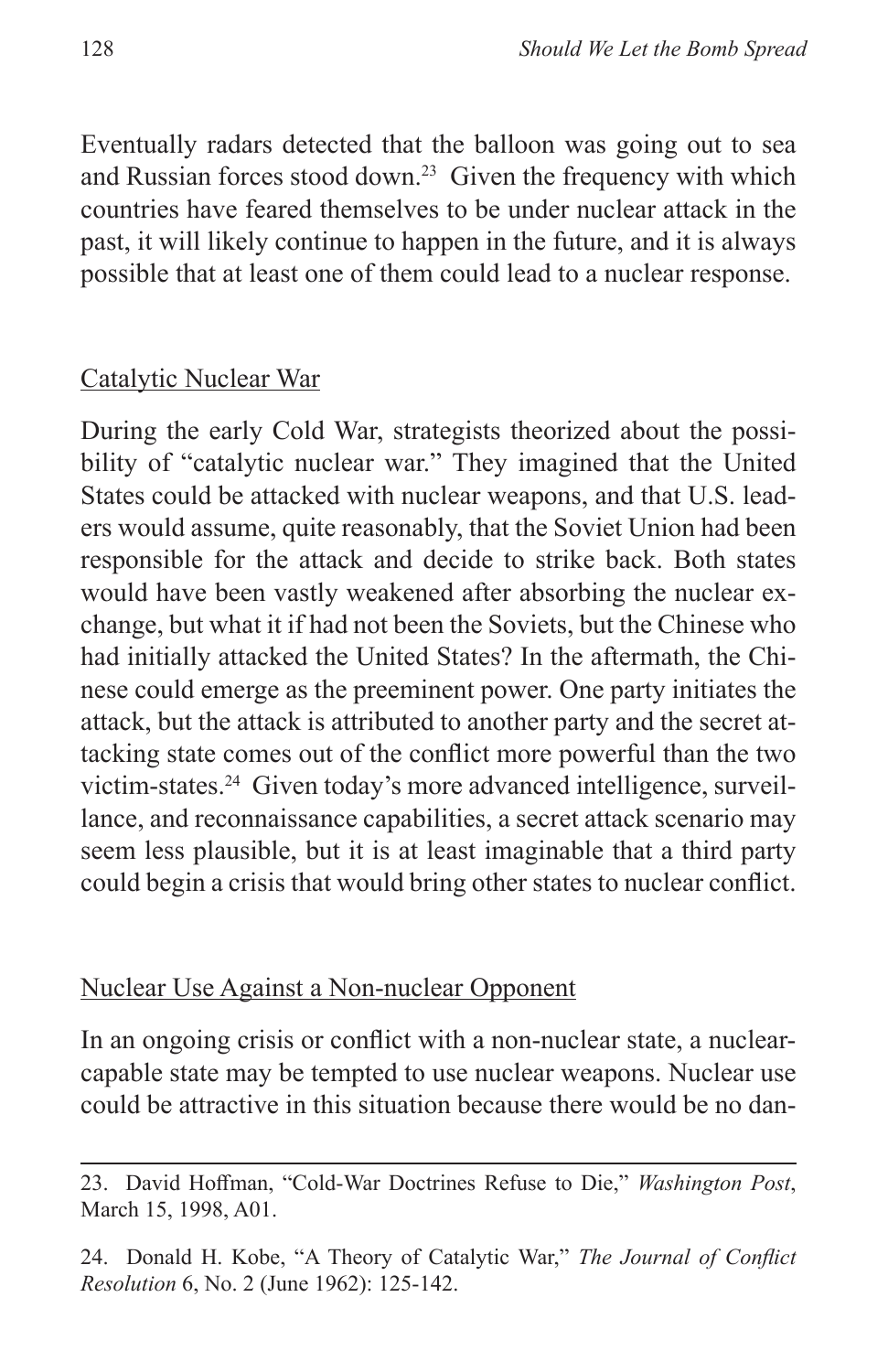ger of nuclear retaliation from the targeted state, although such use could have other ill effects, including international opprobrium.

The only case of nuclear use, against Japan during World War II, illustrates this type of use. Nuclear attacks against non-nuclear states have also been considered on at least a few other occasions. Reportedly, the French briefly contemplated nuclear use against the Vietnamese in the 1954 Battle of Dien Bien Phu during the First Indochina War.<sup>25</sup> Almost two decades later in the same country, U.S. President Richard Nixon mentioned the possibility of using a nuclear weapon to U.S. National Security Advisor Henry Kissinger, saying, "I'd rather use the nuclear bomb." Kissinger responded that nuclear use would be "too much" to which Nixon responded, "The nuclear bomb. Does that bother you?" He went on to say, "I just want you to think big."26

Thus far leaders from nuclear-capable states have appeared to agree with Kissinger that nuclear use against non-nuclear weapons states is "too much." But two points are important to note. First, the conflicts in which nuclear states have forgone nuclear use against nonnuclear states—in addition to the above conflicts, one could add China in the Korean War, the Falklands War, and the first and second Gulf Wars—were not existential threats to the nuclear states. In future conflicts with greater stakes, nuclear weapons states may be more likely to consider nuclear use. Second, there is also the possibility of nuclear use against a non-nuclear state brandishing chemical and biological weapons. The unique physical and psychological damage caused by these unconventional weapons have caused leaders to consider nuclear weapons as a potentially appropriate response and a stronger means of deterrence than conven-

<sup>25.</sup> John Newhouse, *War and Peace in the Nuclear Age* (New York: Alfred A. Knopf, 1988), 99-101; and Martin Windrow, *The Last Valley: Dien Bien Phu and the French Defeat in Vietnam* (Cambridge, MA: Da Capo Press, 2004).

<sup>26. &</sup>quot;Nixon Proposed Using A-Bomb in Vietnam War," *New York Times*, March 1, 2002, available from *[www.nytimes.com/2002/03/01/world/nixon-proposed](www.nytimes.com/2002/03/01/world/nixon-proposed-using-a-bomb-in-vietnam-war.html)[using-a-bomb-in-vietnam-war.html.](www.nytimes.com/2002/03/01/world/nixon-proposed-using-a-bomb-in-vietnam-war.html)*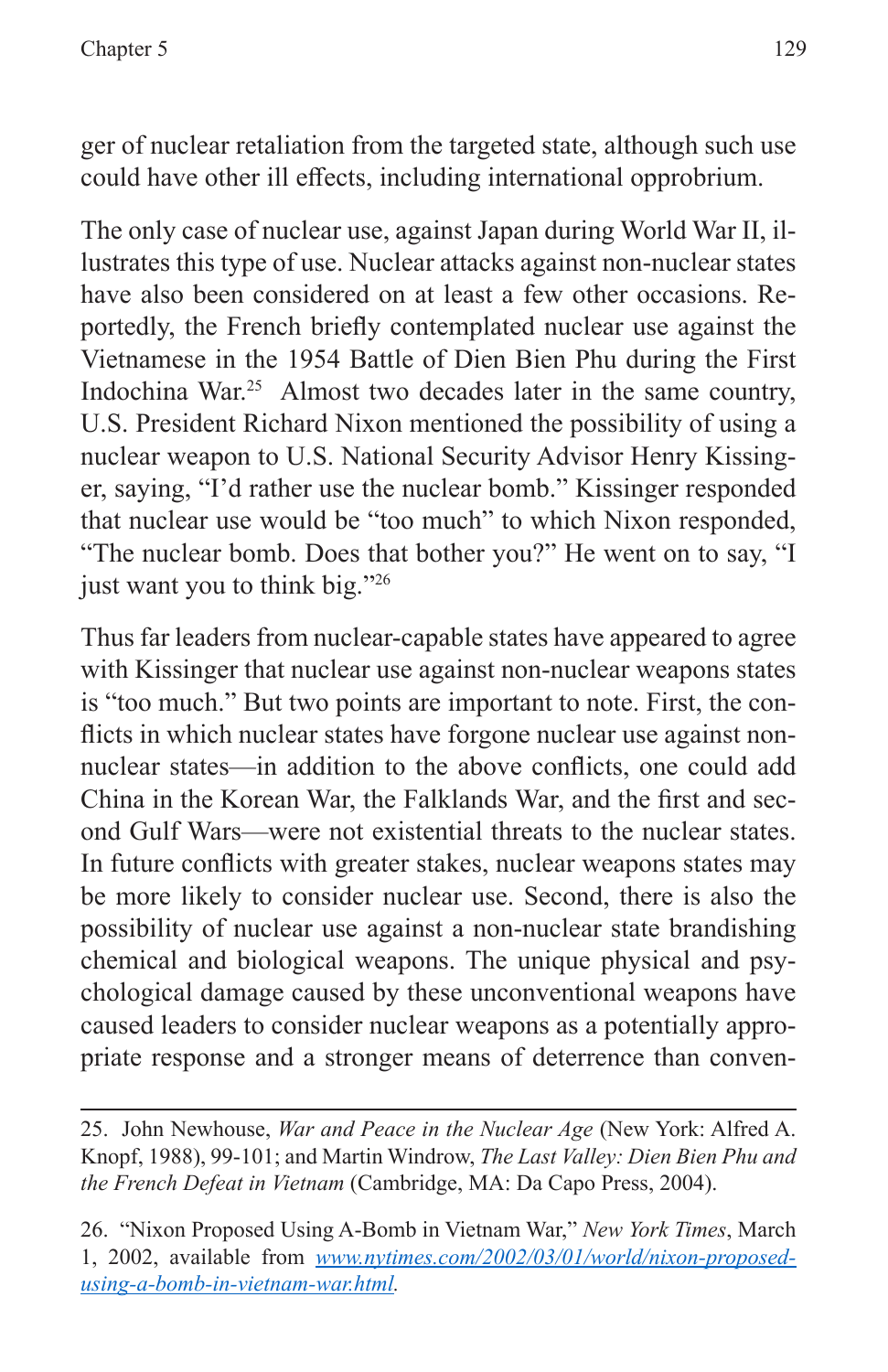tional threats. During the 1991 Gulf War, the administration of U.S. President George H.W. Bush attempted to threaten nuclear use to deter Iraqi President Saddam Hussein from using chemical weapons against U.S. soldiers.27 Similarly, during the 2003 Iraq War, officials from the George W. Bush administration again made veiled threats of nuclear use by claiming no options were off the table to deter Iraqi use of chemical and biological weapons (CBW).<sup>28</sup> Bush administration officials later said they would not have used nuclear weapons, but they must have thought use was credible enough to issue the threat.

Today U.S. nuclear doctrine continues to leave open the possibility of nuclear use in response to unconventional attacks. The 2010 Nuclear Posture Review (NPR) states, "there remains a narrow range of contingencies in which U.S. nuclear weapons may still play a role in deterring a conventional or CBW attack against the United States or its allies and partners."29 Similarly, the 2010 Russian nuclear doctrine reserves the option "to utilize nuclear weapons in response to the utilization of nuclear and other types of weapons of mass destruction against it and (or) its allies."30

Finally, there are those who argue that nuclear weapons should be considered in cases of cyber-attack. In January 2013, DoD's Defense Science Board issued a report arguing the United States should be prepared to use nuclear weapons in response to major

29. Department of Defense, *Nuclear Posture Review Report* (Washington, DC: April 2010), viii.

30. "The Military Doctrine of the Russian Federation" approved by Russian Federation presidential edict on February 5, 2010, translated text available from *[carnegieendowment.org/files/2010russia\\_military\\_doctrine.pdf](carnegieendowment.org/files/2010russia_military_doctrine.pdf).*

<sup>27.</sup> Scott D. Sagan, "Realist Perspectives on Ethical Norms and Weapons of Mass Destruction," in Sohail H. Hashmi and Steven P. Lee, eds., *Ethics and Weapons of Mass Destruction* (Cambridge: Cambridge University Press, 2004), 81.

<sup>28.</sup> Wade Boese, "U.S. Issued Warning on Threat of Possible Iraqi WMD Use," *Arms Control Today* 33, No. 4 (May 2003).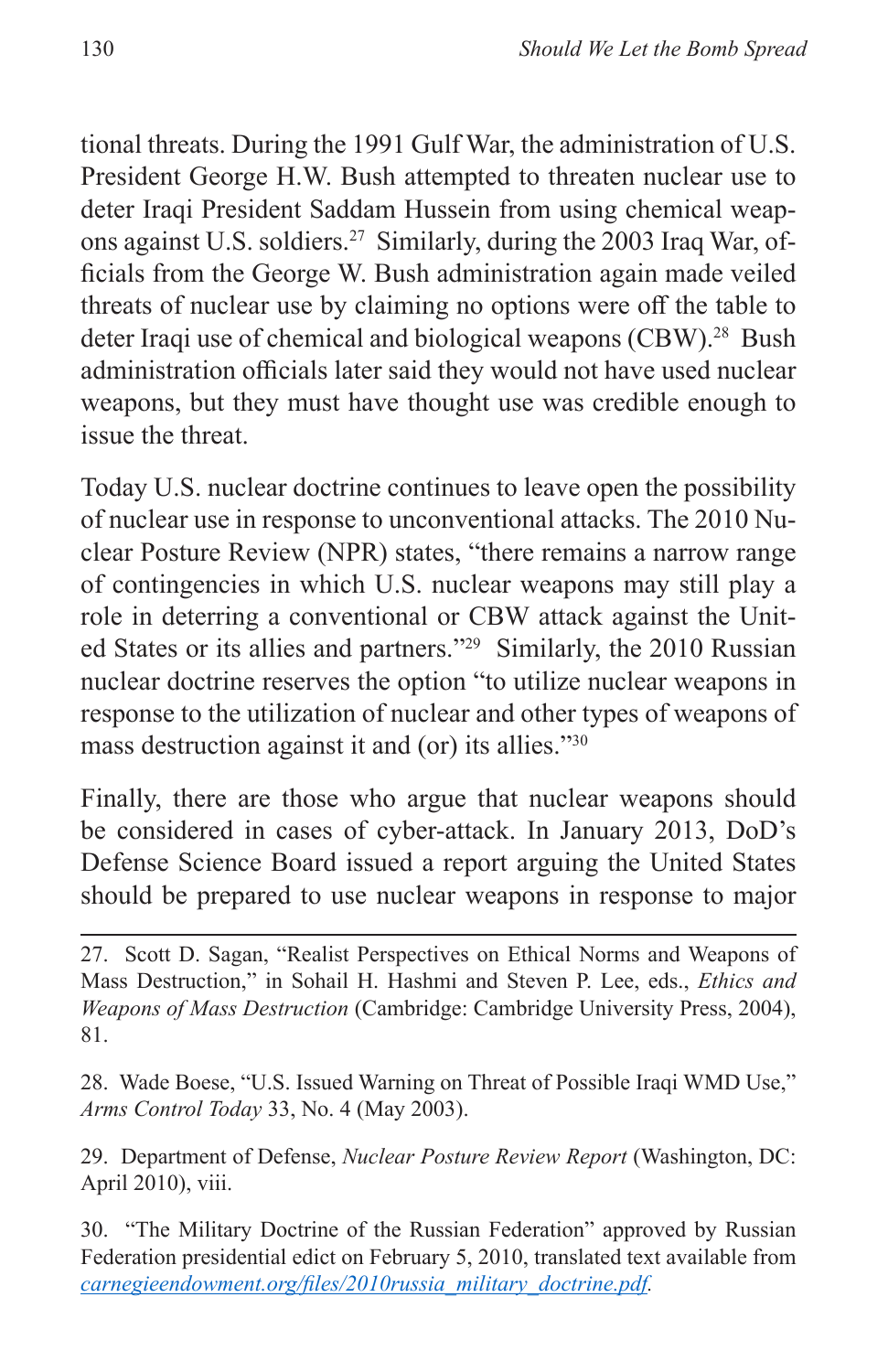cyber-attacks and Washington has not yet ruled out any such use in official doctrine.31

# Splendid First Strike

A sixth potential use of nuclear weapons is the so-called "splendid first strike." The purpose of this type of nuclear use is to destroy all of an adversary's nuclear weapons in a single nuclear campaign, leaving the adversary unable to strike back with nuclear weapons.

No state has ever attempted a nuclear first strike, but such strikes have been considered. In the early Cold War it was plausible for the United States, with its head start in the nuclear arms race, to consider a splendid first strike against the Soviet Union. In April 1950, the U.S. National Security Council rejected preventive war on the nascent Soviet arsenal "on strategic and moral grounds."<sup>32</sup> Although the decision document, NSC-68, did allow for a pre-emptive strike if the United States were under imminent attack from the Soviet Union.33 During the administration of U.S. President Dwight Eisenhower, military planners explored a preventive war option, with a Joint Chiefs of Staff Advance Study Group recommending the United States consider starting a war with the Soviets before their nuclear forces became "a real menace."34 Other military leaders disagreed, in effect calling such an attack un-American, and this option was ruled out by December 1954.35 Both the United States

33. Quoted in Ibid, 20.

- 34. Quoted in Ibid, 21.
- 35. Ibid, 21-22.

<sup>31.</sup> Defense Science Board, *Resilient Military Systems and the Advanced Cyber Threat* (Washington, DC: U.S. Department of Defense, January 2013), available from *[www.acq.osd.mil/dsb/reports/ResilientMilitarySystems.CyberThreat.pdf.](www.acq.osd.mil/dsb/reports/ResilientMilitarySystems.CyberThreat.pdf)*

<sup>32.</sup> Scott D. Sagan, *Moving Targets: Nuclear Strategy and National Security* (Princeton, NJ: Princeton University Press, 1989), 19-20.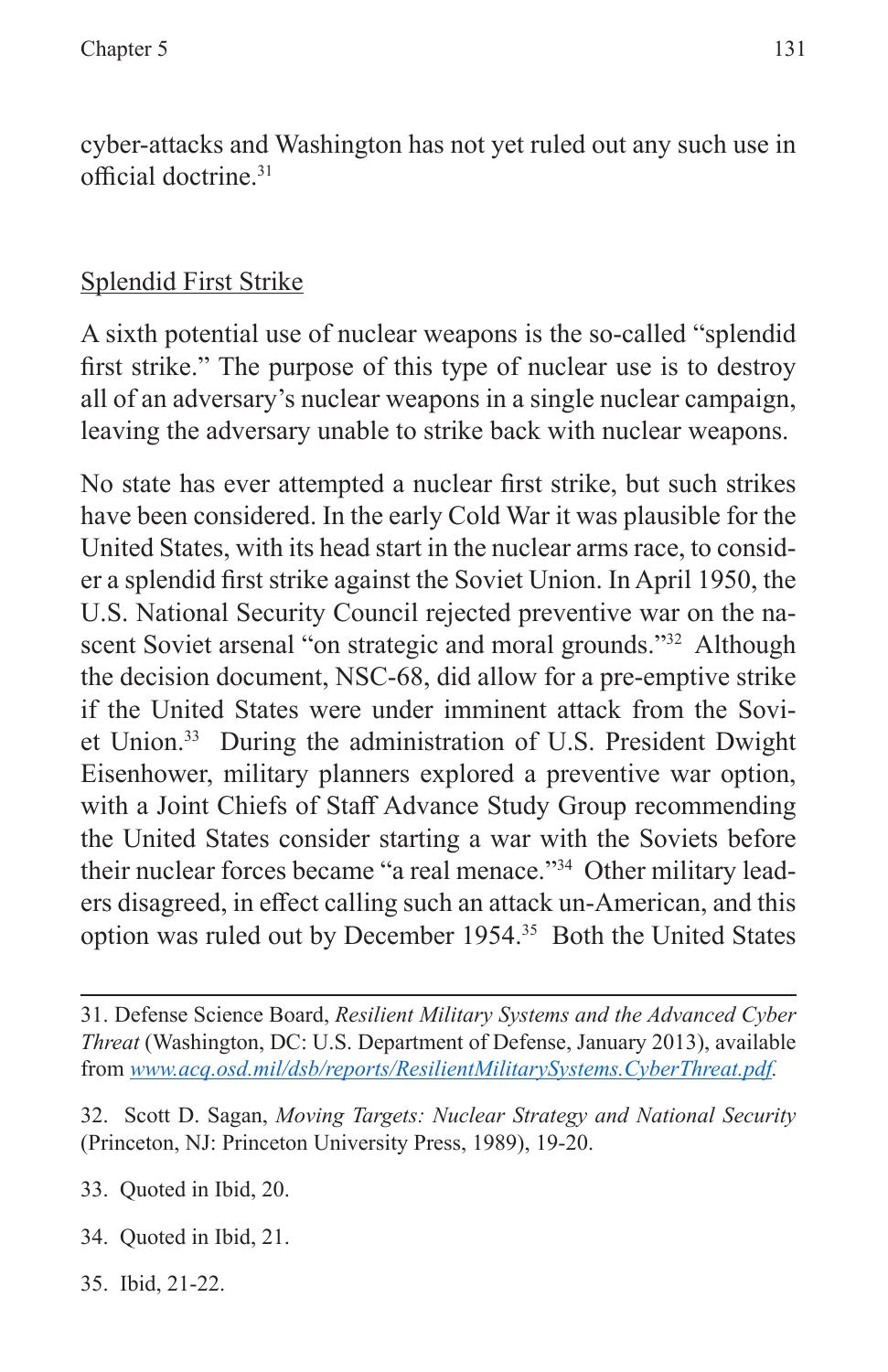and the Soviets considered a nuclear first strike against China in the 1960s.36

As the Soviet Union's nuclear arsenal developed over time, Washington began to worry that its nuclear forces might themselves be vulnerable to a splendid first strike. RAND Corporation analyst Albert Wohlstetter argued that the balance of terror might be more "delicate" than previously believed and, as a result, the U.S. military dispersed its air bases and took other measures to ensure nuclear survivability.37

Carrying out a nuclear first strike would entail great risk. If the strike failed to destroy every single nuclear weapon of the adversary, then the attacker would risk devastating nuclear retaliation in response. Even Herman Kahn, author of On Thermonuclear War, argued that "for...practical reasons alone, not to speak of vitally important moral and political ones, the notion of having a Splendid First Strike Capability seems fanciful."38 This type of nuclear use would be most plausible, therefore, against a target state that possessed relatively few weapons at known locations.

Though there are no historical examples of a splendid first strike using nuclear weapons, the strategic logic underpinning this type

<sup>36.</sup> On Soviet interest in attacking Chinese nuclear facilities see, U.S. State Department Memorandum of Conversation, "US Reaction to Soviet Destruction of CPR [Chinese Peoples Republic] Nuclear Capability; Significance of Latest Sino-Soviet Border Clash, ...," August 18, 1969, Secret/Sensitive, National Archives, SN 67-69, Def 12 Chicom, available from *[www2.gwu.edu/~nsarchiv/](www2.gwu.edu/~nsarchiv/NSAEBB/NSAEBB49/sino.sov.10.pdf) [NSAEBB/NSAEBB49/sino.sov.10.pdf](www2.gwu.edu/~nsarchiv/NSAEBB/NSAEBB49/sino.sov.10.pdf).* On U.S. considerations see William Burr and Jeffrey T. Richelson, "Whether to 'Strangle the Baby in the Cradle:' The United States and the Chinese Nuclear Program, 1960-64," I*nternational Security* 25, No. 3 (Winter 2000-01): 54-99.

<sup>37.</sup> Albert Wohlstetter, "The Delicate Balance of Terror," RAND Report P-1472, November 6, 1958. Available from *[www.rand.org/about/history/wohlstetter/](www.rand.org/about/history/wohlstetter/P1472/P1472.html) [P1472/P1472.html](www.rand.org/about/history/wohlstetter/P1472/P1472.html).*

<sup>38.</sup> Herman Kahn, *On Thermonuclear War* (Princeton NJ: Princeton University Press, 1960), 37.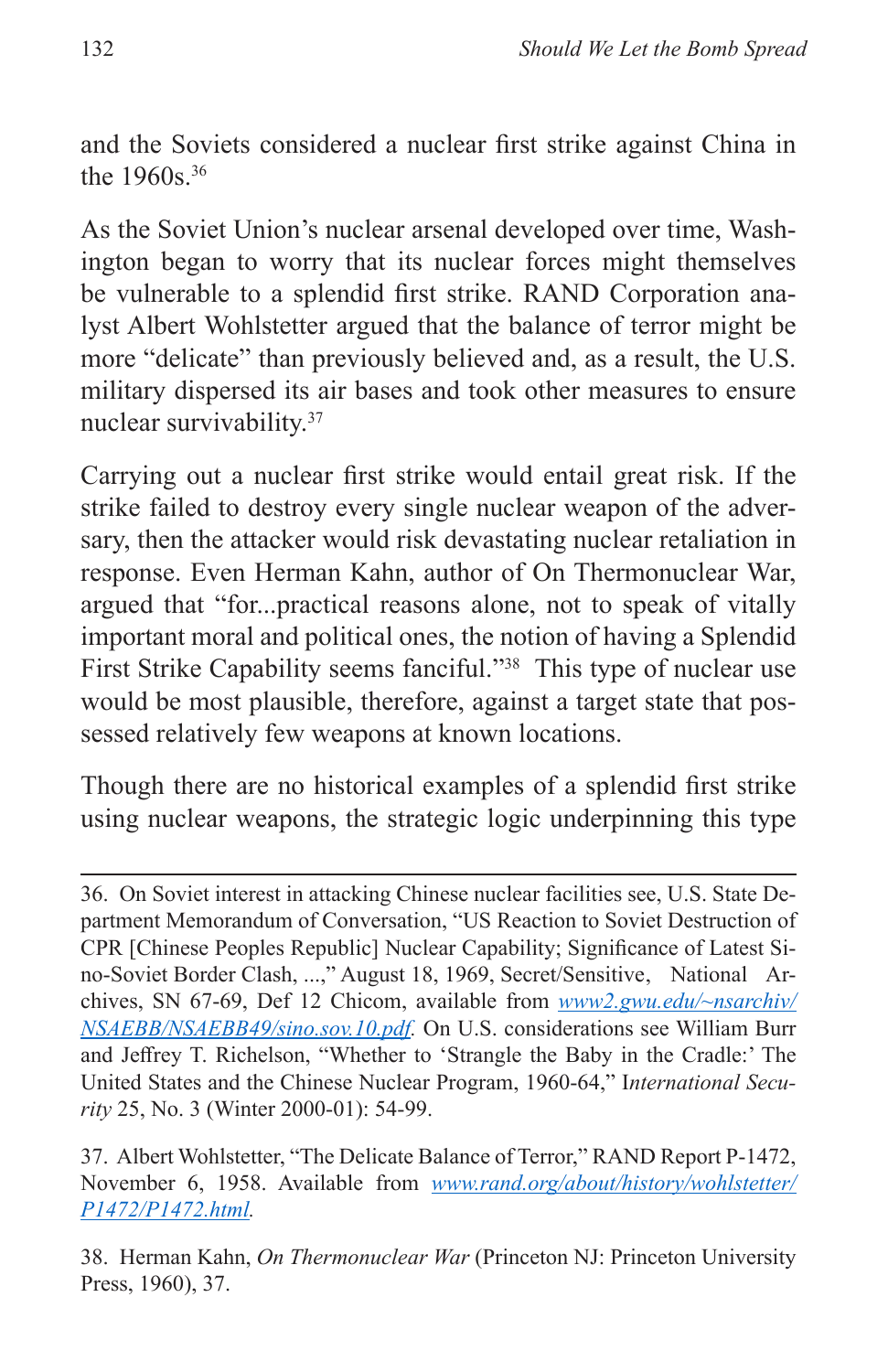of attack, to wipe out an adversary's nuclear capability in one strike to prevent one's own state from being targeted in the future, has been pursued by states using conventional weapons. In destroying Iraq's Osirak nuclear reactor in 1981, for example, Israel attempted to take out Iraq's developing nuclear capability, striking before it had a more developed weapons program. Israel took similar action when bombing the Syrian al-Kibar reactor in September 2007. If a country were further along in a nuclear weapons program and conventional weapons were insufficient to destroy an enemy nuclear program, it is conceivable that leaders would consider nuclear weapons appropriate for the task for the same underlying reasons.

## Use 'Em or Lose 'Em

In a crisis situation involving two nuclear-armed states, each may fear their nuclear weapons will be vulnerable to attack by their adversary and thus decide to use them before they are wiped out. Pressure to "use 'em or lose 'em" in a crisis might be heightened if a country possesses a nuclear arsenal that is vulnerable to a splendid first strike or if the adversary's nuclear posture favors the offense. For example, during the Cold War, each side maintained ballistic missiles with relatively accurate multiple independently targetable reentry vehicles (MIRVs). With this capability, a single missile could target and destroy a number of the adversary's nuclear weapons. Even if all of the targeted state's missiles were not destroyed, it would be left at great numerical disadvantage vis-à-vis the attacking state. This condition meant each side felt immense pressure to launch its missiles first in the event of conflict, leading to the development of "launch on warning" postures in which weapons already on alert could be quickly deployed if an incoming attack were detected. In this situation, it might be more reasonable for a leader to simply back down rather than initiate a nuclear war from such a disadvantaged position, but it is possible that a future leader would prefer to use them than lose them.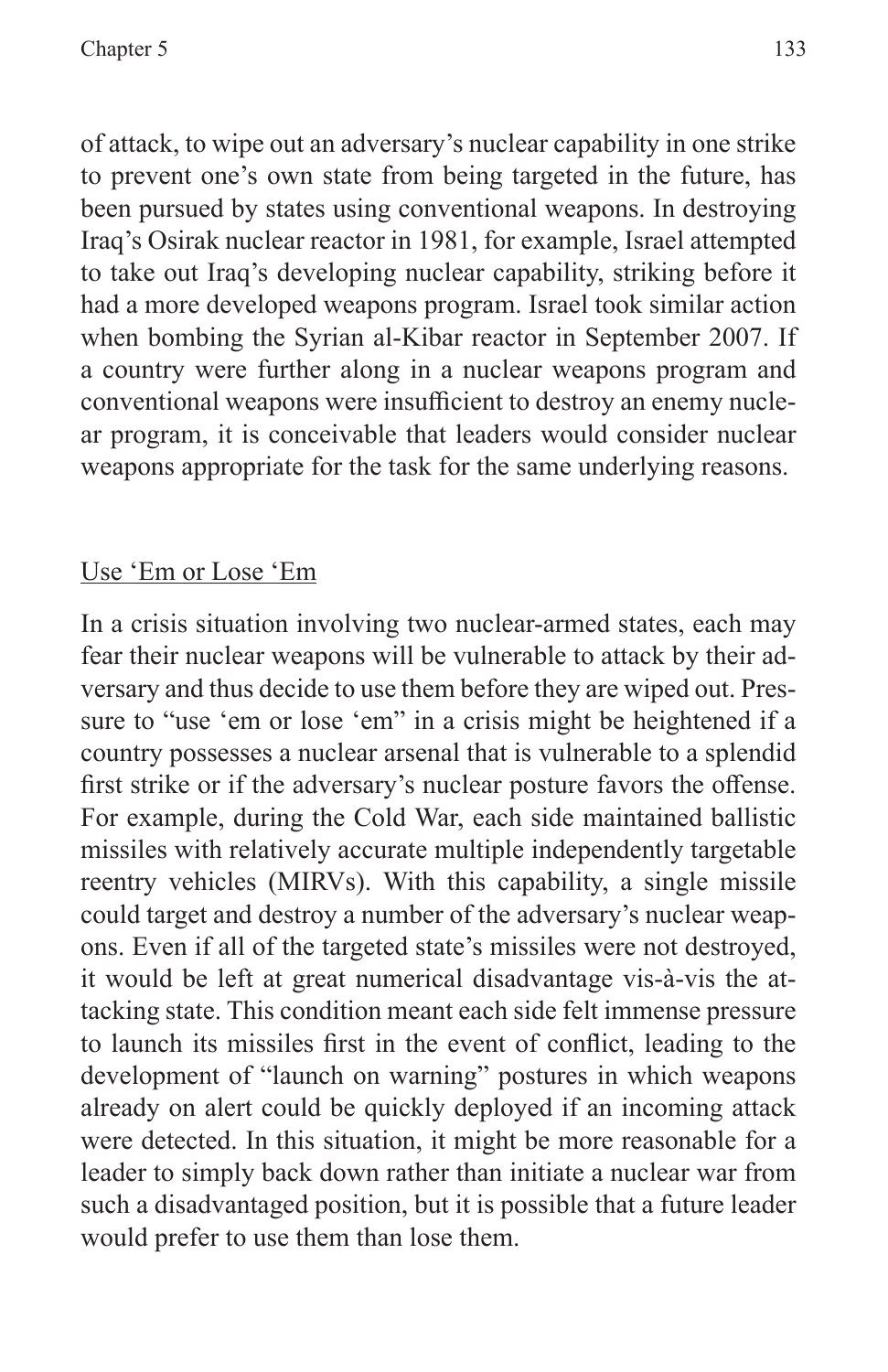#### Nuclear Brinksmanship

Many scholars and practitioners incorrectly believe that nuclear use is impossible, or at the very least irrational, once one's adversary possesses a secure second-strike capability. If an adversary has the ability to absorb a nuclear attack and respond with a devastating counterattack, then one can no longer hope to conduct a splendid first strike and any nuclear use could result in unacceptable retaliation. Meanwhile, states would not feel the same use 'em or lose 'em pressures, because they would understand that they could ride out a nuclear attack and still hit back with force. Since both sides understand these facts, a situation of restraint arises due to the condition of Mutually Assured Destruction (MAD). Yet, nuclear deterrence theorists have identified several rational uses of nuclear weapons even in a condition of MAD.

Thomas Schelling was the first to devise a rational means by which states can threaten nuclear-armed opponents.<sup>39</sup> He argued that leaders cannot credibly threaten to intentionally launch a suicidal nuclear war, but they can make a "threat that leaves something to chance."40 They can engage in a process, a nuclear crisis, which increases the risk of nuclear war in an attempt to force a less resolved adversary to back down. As states escalate a nuclear crisis there is an increasing probability that the conflict will spiral out of control and result in an inadvertent or accidental nuclear exchange. As long as the benefit of winning the crisis is greater than the incremental increase in the risk of nuclear war, threats to escalate nuclear crises are inherently credible. In these games of nuclear brinkmanship, the state that is willing to run the greatest risk of nuclear war before backing down will win the crisis as long as it does not end in catastrophe. It is for this reason that Schelling called great power

<sup>39.</sup> Thomas Schelling, *The Strategy of Conflict* (Cambridge, MA: Harvard University Press, 1960).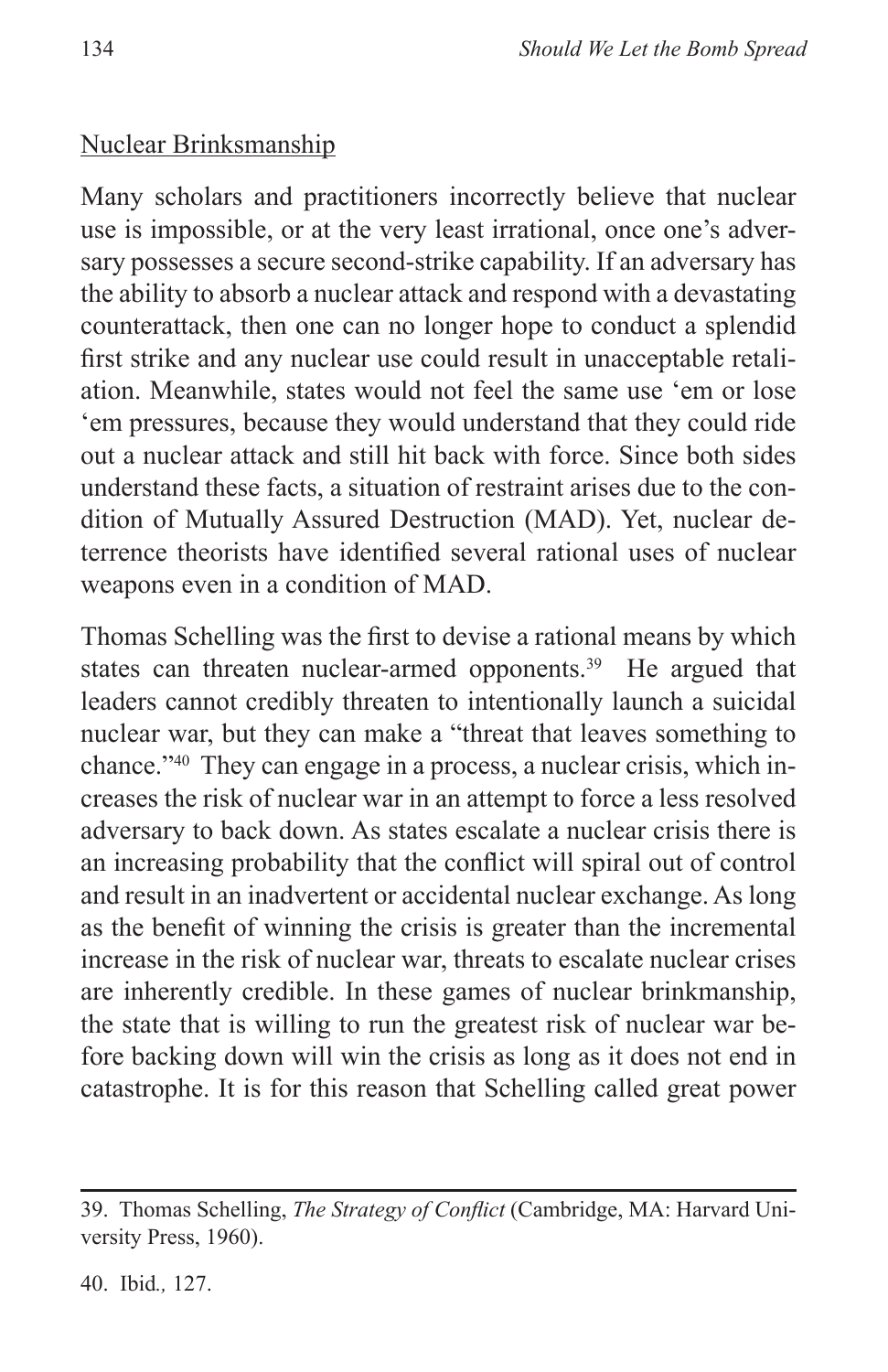politics in the nuclear era a "competition in risk taking."41

This does not mean that states eagerly bid up the risk of nuclear war. Rather, they face gut-wrenching decisions at each stage of the crisis. They can quit the crisis to avoid nuclear war, but only by ceding an important geopolitical issue to an opponent. Or they can escalate the crisis in an attempt to prevail, but only at the risk of suffering a possible nuclear exchange.

On brinksmanship, U.S. Secretary of States John Foster Dulles stated, "The ability to get to the verge without getting into the war is the necessary art... If you try to run away from it, if you are scared to go to the brink, you are lost."42 The bipolar Cold War conflict provides several examples of nuclear brinksmanship, with the Cuban Missile Crisis as the most notable. Soviet Premier Nikita Khrushchev initially raised the stakes by placing nuclear weapons in Cuba, gravely threatening the U.S. homeland and meddling within the U.S. sphere of influence. In response, U.S. President John F. Kennedy escalated by placing a blockade around the island so Soviet ships could not deliver additional missiles. In the end, the Soviet Union withdrew its missiles from Cuba, but not before the risk of nuclear war was raised to, in President Kennedy's mind, "between 1 in 3 and even."43

Other historical examples of brinkmanship include Moscow's threats against the British and the French during the 1956 Suez Crisis, Moscow's threats to attack China during the Sino-Soviet border war in 1969, President Nixon's nuclear alerts in 1969 and 1973, and finally, Indian and Pakistani threats and nuclear weapons

41. Thomas Schelling, *Arms and Influence* (New Haven, CT: Yale University Press, 1966), 91.

42. John Lamberton Harper, *The Cold War* (Oxford: Oxford University Press, 2011), 117-118.

43. Quoted in Graham Allison, "The Cuban Missile Crisis at 50: Lessons for U.S. Foreign Policy Today," *Foreign Affairs* 91, No. 4 (July/August 2012): 11- 16.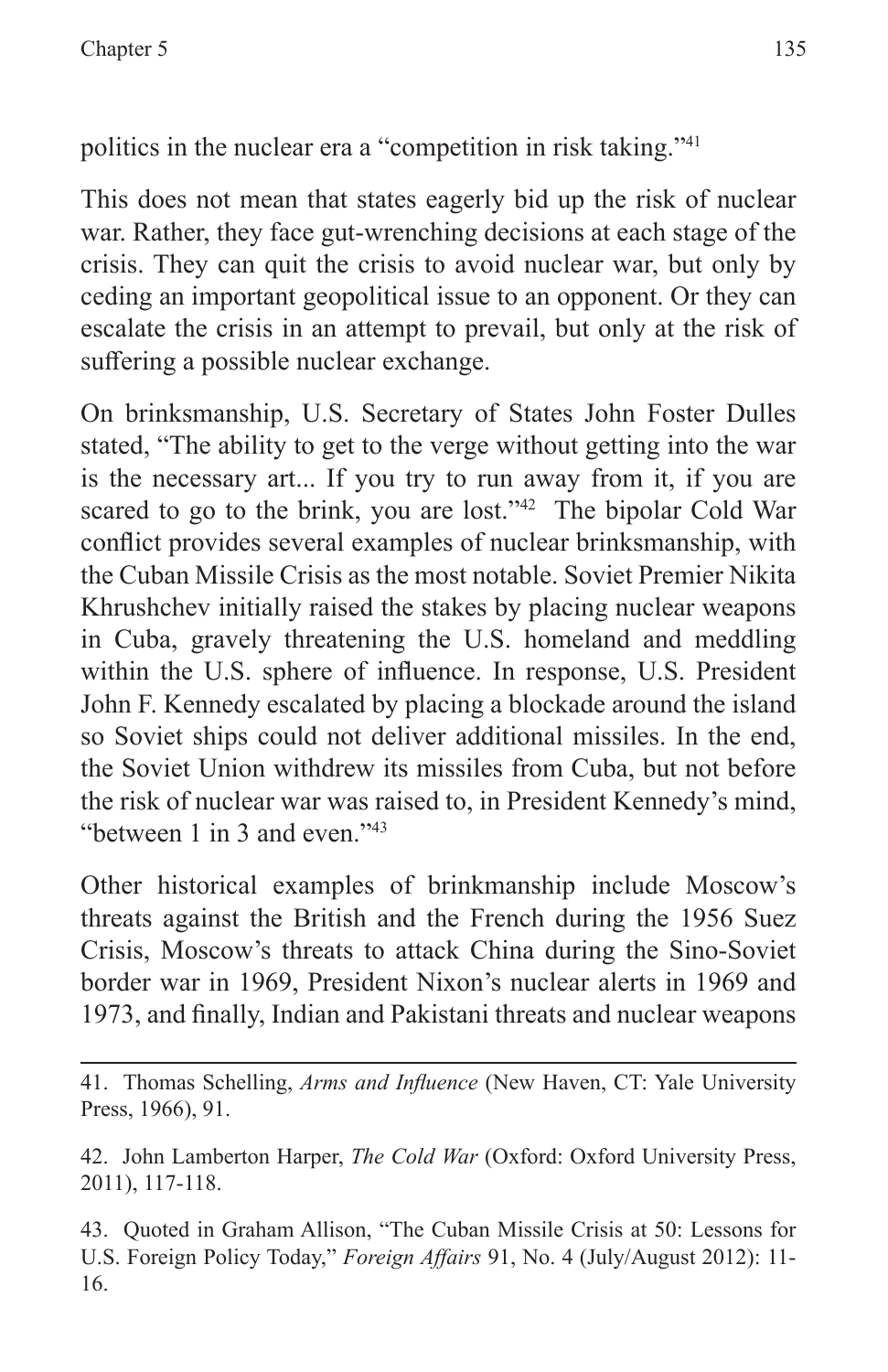movements during the 1999 Kargil Crisis.<sup>44</sup> Looking to the future, as long as rivalries continue and as long as leaders are willing to initiate and escalate high stakes crises in search of their geopolitical goals, the risk of war through nuclear brinkmanship will remain with us.

#### Limited Nuclear War

During the course of the Cold War nuclear strategists considered an alternative to all-out nuclear war between the two superpowers: limited nuclear war.<sup>45</sup> This is conflict "in which each side exercises" restraint in the use of nuclear weapons, employing only a limited number of weapons on selected targets."<sup>46</sup> By launching a single nuclear weapon against a small city or an isolated military base, for example, a nuclear-armed state could signal its willingness to escalate a crisis, while leaving its adversary with enough left to lose to deter the adversary from launching a full-scale nuclear response. U.S. proponents of limited nuclear war included Henry Kissinger and Robert Osgood.<sup>47</sup> In his 1957 book Nuclear Weapons and Foreign Policy, Kissinger argued that the United States should be prepared for alternatives to "all-out" nuclear war, especially in peripheral conflicts.48 Limited nuclear war, he argues, cannot be "improvised" during the course of conflict, but it has "its own appro-

45. Klaus Knorr, *Limited Strategic War* (New York: Praeger, 1962).

46. Jeff A. Larsen, and James M. Smith, *Historical Dictionary of Arms Control and Disarmament* (Lanham, MD: Scarecrow Press, 2005), 128.

47. Morton H. Halperin provides a helpful summary of the debate over limited nuclear in the 1950s in "Nuclear Weapons and Limited War," T*he Journal of Conflict Resolution* 5, No. 2 (June 1961): 146-166.

48. Henry A. Kissinger, *Nuclear Weapons and Foreign Policy* (New York, NY: Council on Foreign Relations, 1957): 177.

<sup>44.</sup> Kroenig, "Nuclear Superiority and the Balance of Resolve," (2013): 141- 171.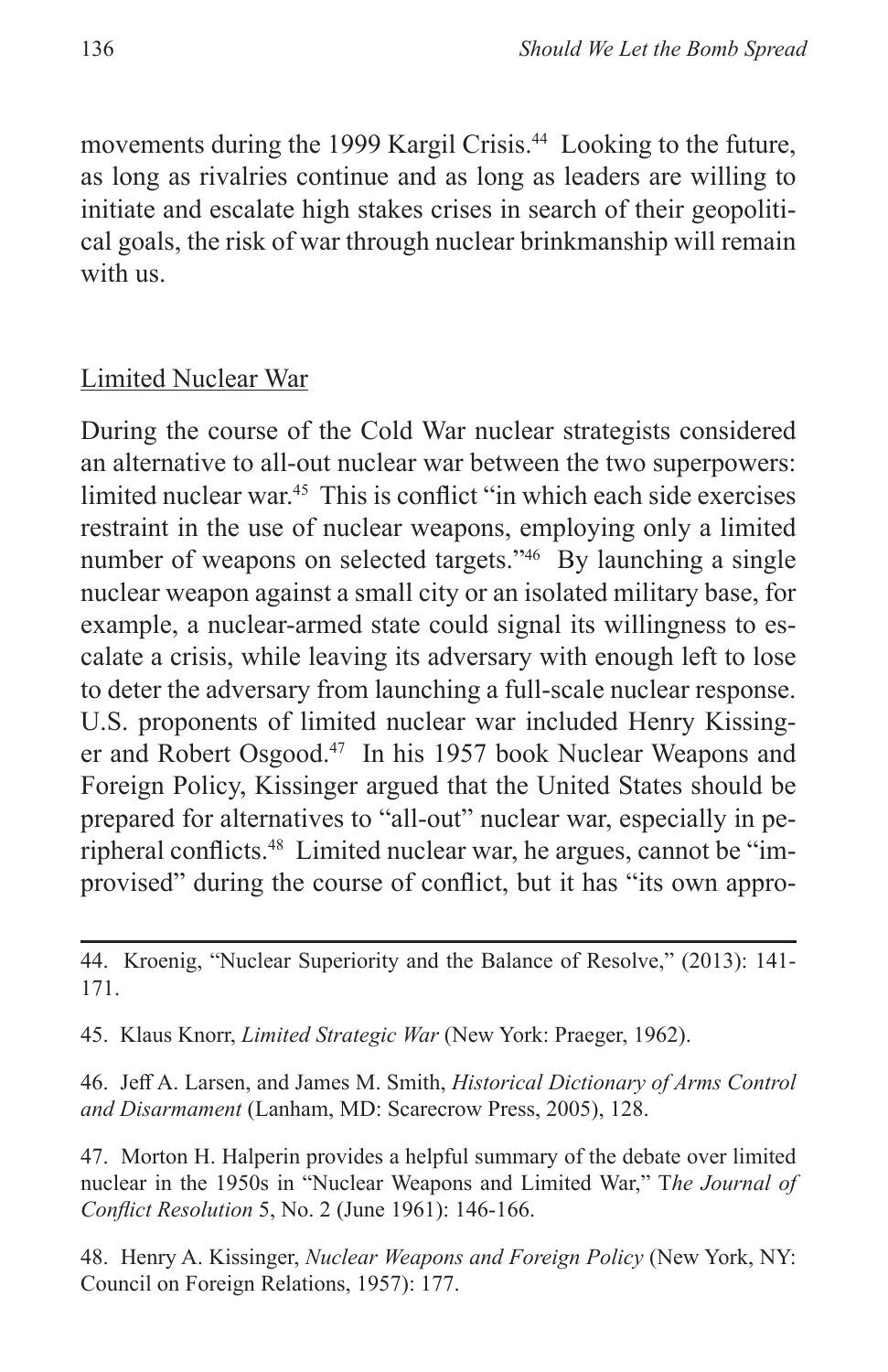priate tactics…with limitations as to targets, areas and the size of weapons used."49 Most importantly, limited nuclear war requires communicating to adversaries in advance the understandings of limited war, otherwise "miscalculations and misinterpretations" of intentions "may cause the war to become all-out even if both sides intend to limit it."<sup>50</sup>

In the current era there are a number of conflicts in which adversaries could engage in limited nuclear war. Because arsenal sizes vary, the defining feature of this type of nuclear war is not that it seeks to avoid all-out nuclear exchange, but that nuclear weapons are employed with some level of restraint, to avoid the widespread use of nuclear weapons on both sides.

History provides examples of states planning to deploy nuclear weapons in a limited way to achieve limited aims. During the early Cold War when the United States was conventionally inferior to the Soviet Union, U.S. leaders felt they had no choice but to go nuclear to stop Soviets from overrunning Europe. This is similar to France's approach to nuclear strategy during the Cold War. Vastly overmatched by Moscow, the French plan was also to resort to launching nuclear weapons as soon as conventional fighting began.51 Similarly, at present, America's conventionally inferior adversaries have incentives to use nuclear weapons early in a crisis in an attempt to deter further escalation and ensure their own survival.<sup>52</sup>

49. Ibid, 185.

50. Ibid.

51. For a thorough discussion of the development of French nuclear strategy, see Bruno Tertais, "Destruction Assuree: The Origins and Development of French Nuclear Strategy, 1945-1982," in Henry D. Sokolski ed., *Getting MAD: Nuclear Mutual Assured Destruction, Its Origins and Practice* (Carlisle, PA: Strategic Studies Institute, 2004), 64.

52. Keir A. Lieber and Daryl G. Press, "The Nukes We Need," *Foreign Affairs* 88, No. 6 (November/December 2009): 42.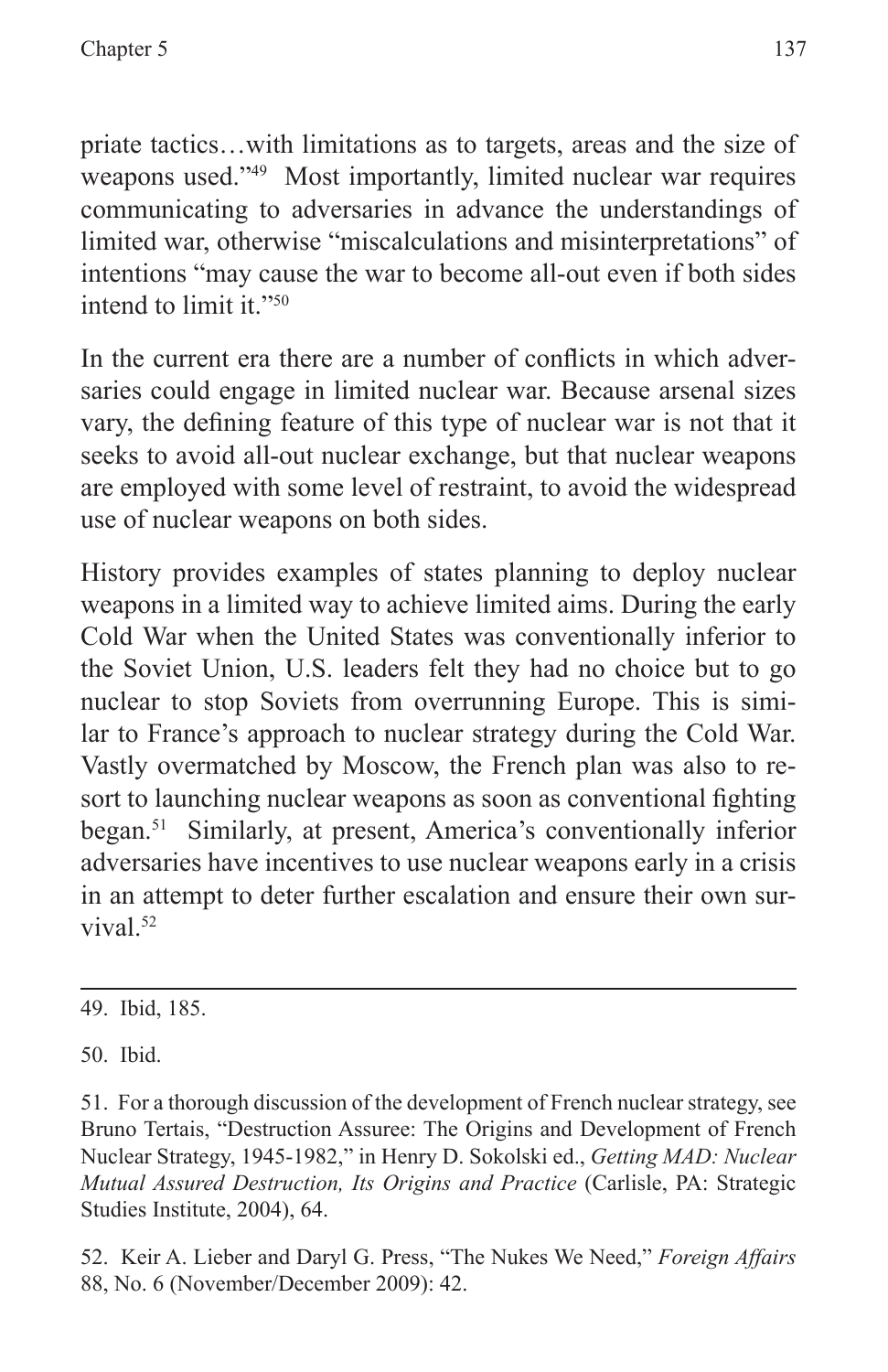# *Identifying the Next Nuclear War*

Having reviewed the various pathways that could produce nuclear war in theory, we turn to the empirics to examine the countries with the capabilities and political conflicts that could conceivably produce the next nuclear war. Nine states currently possess nuclear weapons, and a tenth, Iran, appears to be seeking at least a latent nuclear capability. Although nuclear use by any one state appears unlikely, there are a number of potential conflicts involving nuclear-armed states that could lead to nuclear use. In addition to states, a handful of terrorist organizations have expressed desire to employ nuclear weapons. The following section examines the nuclear capabilities and doctrines of these actors and the geopolitical conflicts that could escalate into nuclear use in the future. Indeed, certain trends in nuclear force modernization, doctrine, and regional enmities suggest nuclear use may have become more, not less, likely in recent years.

## Russia, the United States, and NATO

Under the New Strategic Arms Reduction Treaty (New START), the United States and Russia agreed to limit their arsenals to 1,550 deployed nuclear warheads and 800 total delivery platforms by 2018. The United States maintains a nuclear triad, with nuclear warheads delivered by intercontinental ballistic missiles (ICBMs), submarine launched ballistic missiles (SLBMs), and bomber aircraft, and is in the early planning stages for modernizing each of these platforms. In the 2010 Nuclear Posture Review, Washington vowed not to use or threaten to use nuclear weapons against nonnuclear states in good standing with the Nuclear Nonproliferation Treaty (NPT) and their nonproliferation commitments.<sup>53</sup> For states not covered by this negative security assurance, U.S. leaders may consider nuclear weapons for deterring nuclear, conventional, biological, or even cyber-attacks. The report concludes that the United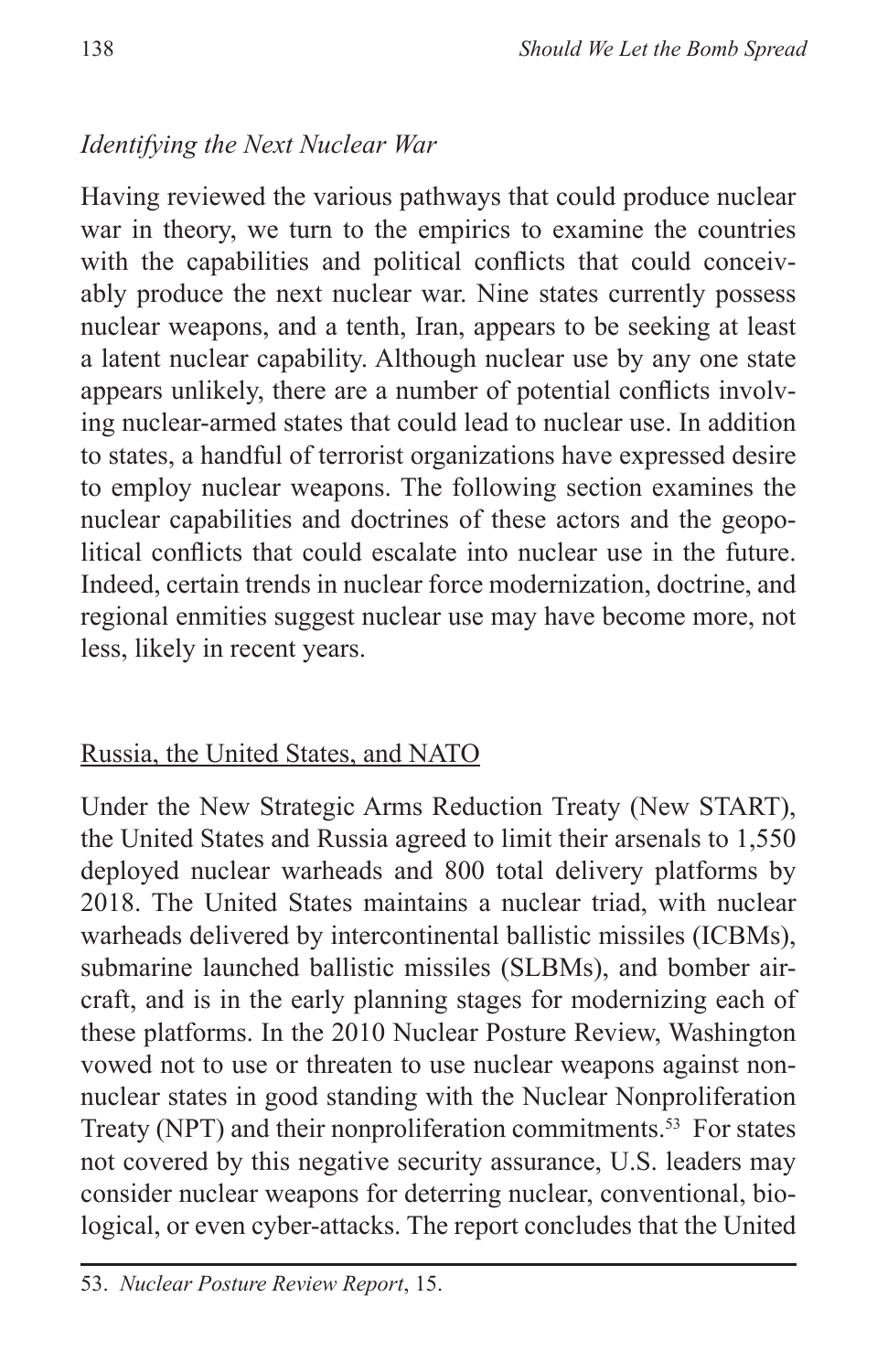States "would only consider the use of nuclear weapons in extreme circumstances to defend the vital interests of the United States or its allies and partners."54

Russia also maintains a nuclear triad, including ICBMs (some of which are road-mobile), SLBMs, and bombers and it is modernizing all of its delivery systems. Russia is in the process of equipping more of its ICBMs with MIRVs, a move that many consider destabilizing, especially in relation to the de-MIRVed U.S. ICBM force.55 In addition, Russia is working on new ICBMs, including a heavy ICBM with as many as ten warheads to replace the retiring SS-18.<sup>56</sup> Russia is reportedly developing a new rail-mobile system, the "Barguzin" that will allow it to very quickly move nuclear weapons around its vast territory.<sup>57</sup> Russia is also developing a new stealth, long-range bomber with production to begin in 2020. Moscow is also modernizing the sea leg with plans for eight new Borei-class submarines armed with 16 Bulava missiles, containing six warheads each.<sup>58</sup> In addition to the strategic force, Russia is estimated to maintain between 1,000 and 6,000 tactical or nonstrategic weapons in its arsenal.59

Unlike the United States, which has sought to reduce its reliance on nuclear weapons since the end of the Cold War, Russia has developed a greater role for these weapons in the past decade. This change has stemmed primarily from an imbalance in conventional

56 . Ibid*.*, 78.

57. Ben Hoyle, 'Russia's Cold War nuclear missile train back on track in new arms race," *The Australian*, December 2, 2014.

58. Ibid*.*, 79.

59. Amy F. Woolf, "Nonstrategic Nuclear Weapons," RL32572, (Washington, DC: Congressional Research Service, January 3, 2014).

<sup>54.</sup> Ibid., 17.

<sup>55.</sup> Hans M. Kristensen and Robert S. Norris, "Russian Nuclear Forces 2014," Bulletin of the Atomic Scientists, Vol. 70, No. 2, March/April 2014, pp. 75-85.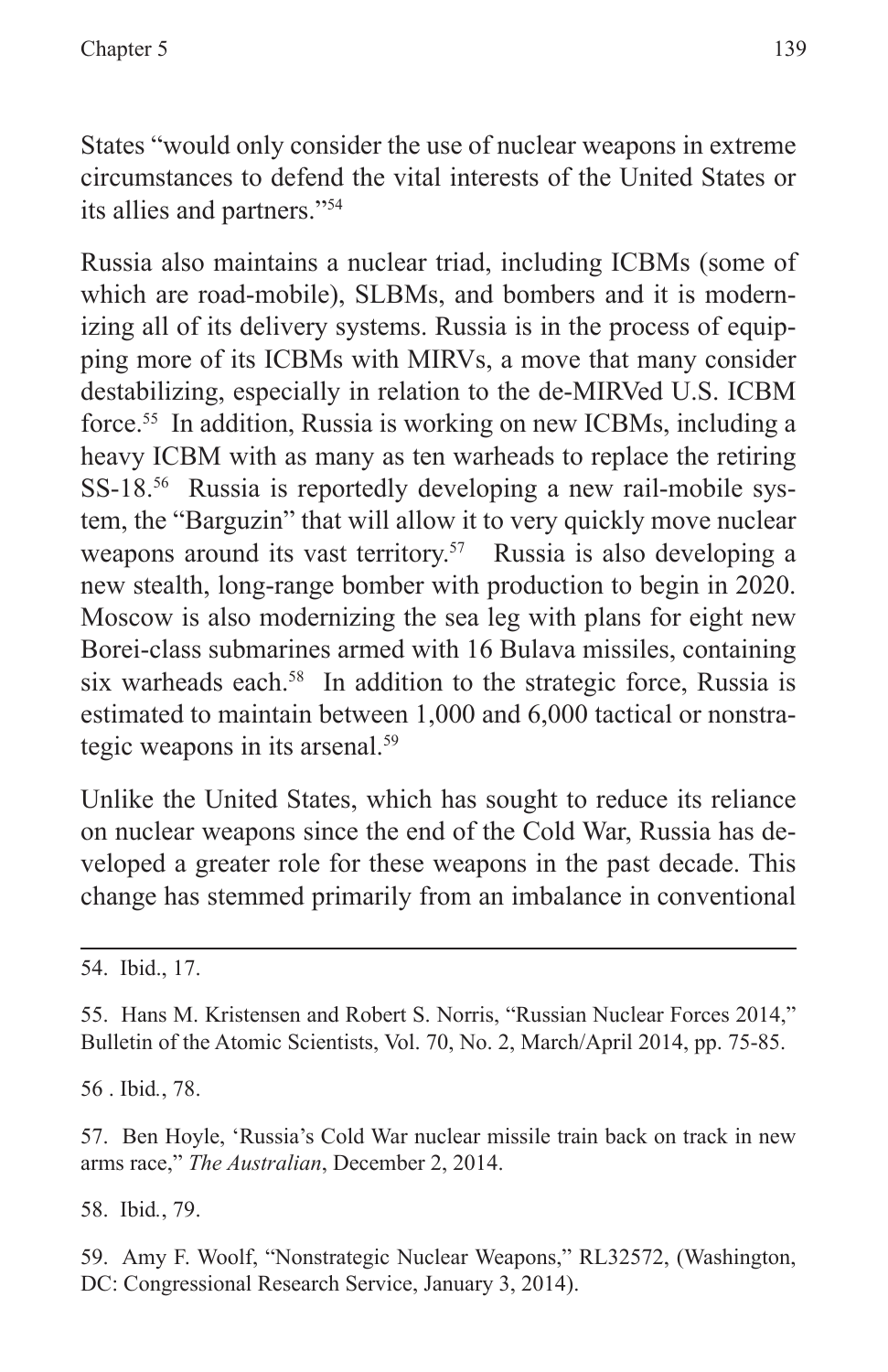capabilities vis-à-vis the United States. In the post-Cold War period, Russia's conventional forces have been vastly inferior to Western capabilities and they lowered their doctrinal threshold for nuclear use in an attempt to offset this weakness. In the 1990s, Russia stated that the sole purpose of nuclear weapons was deterrence of large-scale attacks that threaten the state existentially, but by 2000, Russia reserved "the right to use nuclear weapons in response to the use of nuclear and other types of weapons of mass destruction against it and (or) its allies, as well as in response to large-scale aggression utilizing conventional weapons in situations critical to the national security of the Russian Federation."60 The 2010 doctrine moderated this statement somewhat, but it is clear that nuclear weapons remain central to Russian strategy as military thinkers in Russia argue that in the course of a large conventional conflict nuclear weapons could be utilized as means of "de-escalation." Moreover, since 1999, nuclear weapons have featured prominently in Russian military exercises and in March 2014, Russia performed a large-scale nuclear exercise that was presided over by Russian President Vladimir Putin himself.<sup>61</sup> Russian leaders engaged in outright nuclear saber-rattling over the crisis in Ukraine, beginning in 2014 and even threatened Denmark that it would become a target of Russian nuclear missiles if it hosted part of NATO's missile defense system.<sup>62</sup>

As the successor state of the Soviet Union, Russia has a long history of conflict with the United States and the countries of the North

60. "Военная Доктрина Российской Федерации" (Russia's Military Doctrine), Утверждена Указом Президента Российской Федерации от 21 апреля 2000 г. N 706 (Approved by Presidential Decree on 21 April, 2000 N. 706), available from *[www.rg.ru/oficial/doc/ykazi/doc\\_war.htm](www.rg.ru/oficial/doc/ykazi/doc_war.htm)*. An English translation of the doctrine is available from *[www.armscontrol.org/act/2000\\_05/dc3ma00](www.armscontrol.org/act/2000_05/dc3ma00)*.

61. Ibid., x.; Zachary Keck, "Russia's Military Begins Massive Nuclear War Drill," *The Diplomat*, March 29, 2014; and "U.S. Conducts Nuclear Response Exercises," *Global Security Newswire*, May 12, 2014.

62. David M. Herszenhorn, "Russian Warns Denmark on Joining NATO Missile Defense," *The New York Times*, March 22, 2015.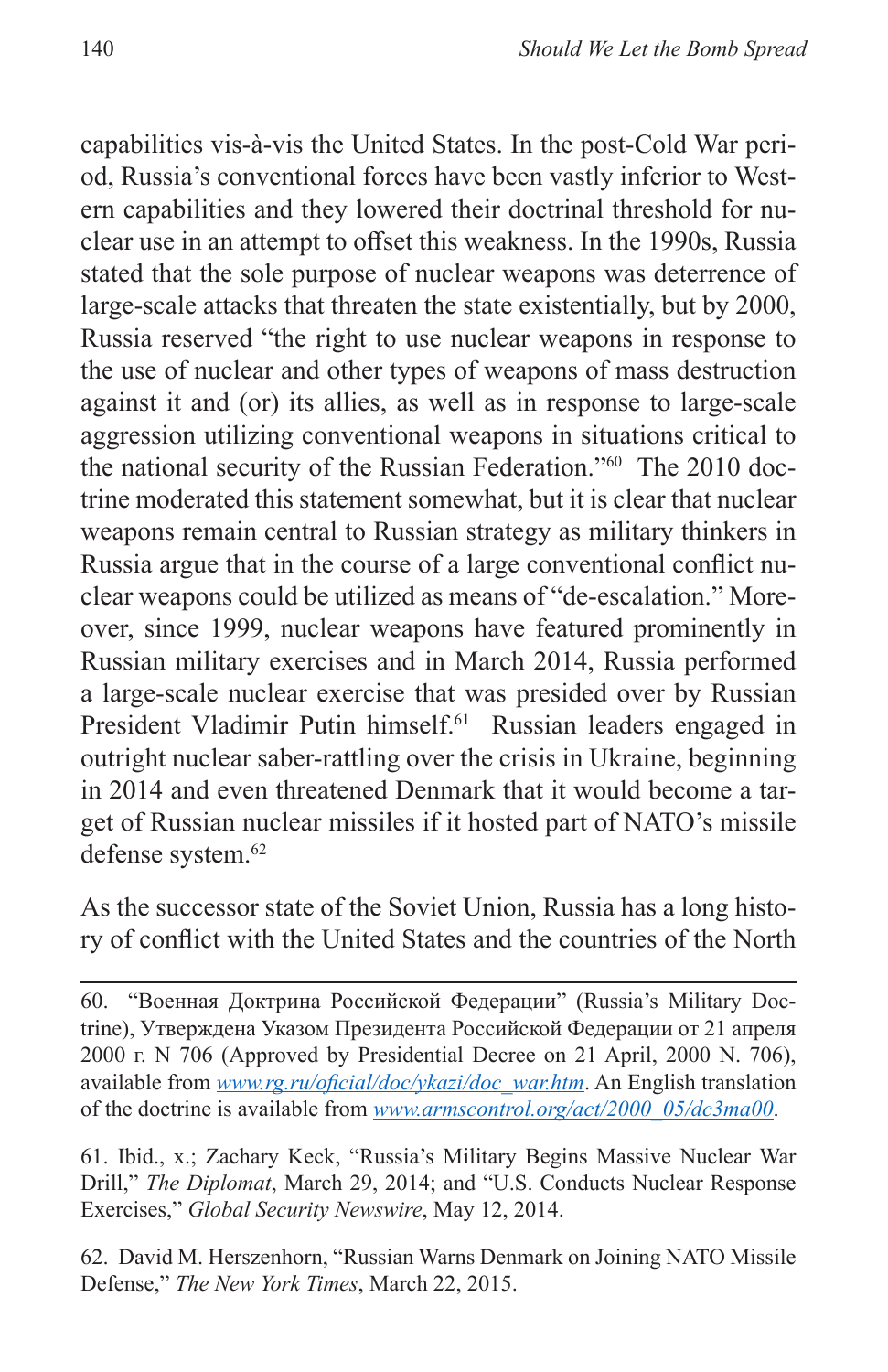Atlantic Treaty Organization (NATO). For forty years these two powers teetered on the brink of nuclear war, especially during periods of high tension, including the Korean War, the 1956 Suez Crisis, the 1961 Berlin Crisis, and the 1962 Cuban Missile Crisis. Though the ideological struggle between the United States and the Soviet Union ended with the dissolution of the Soviet Union in 1991, tensions between these two states remain. Nationalism has grown in recent years with Russian strongman Vladimir Putin declaring in 2005 that the dissolution of the Soviet Union was the "greatest geopolitical catastrophe" of the twentieth century.<sup>63</sup> As of this writing, reports indicate Russia maintains thousands of troops inside eastern Ukraine, with thousands more on the border. NATO is planning a number of military exercises with allies on the Russian periphery including a March 2015 exercise in the Black Sea with Romania and upcoming military drills with Bulgaria.<sup>64</sup>

Indeed, the most likely flashpoint for U.S./NATO and Russian conflict today is in Russia's periphery. In 2008, Russia invaded its neighbor Georgia and the current crisis over Ukraine highlights the persistent tension between Russia and the West over NATO expansion and what Russia perceives as encroachment in its traditional sphere of influence. In addition to Georgia and Ukraine, one can imagine future conflict between Russia and NATO members such as Estonia, Latvia, Lithuania, and Poland, where Russia retains historical and cultural interest and may find reason for interference. If Russia were to use force against a NATO country, Washington would be obligated by the NATO charter to come to its ally's defense. And a Russian and NATO conflict in Europe would take place under the shadow of nuclear war.

<sup>63.</sup> Andrew Osborn, "Putin: Collapse of the Soviet Union was 'catastrophe of the century,'" *The Independent* (London), April 26, 2005.

<sup>64.</sup> See, for example, "6 ships arrive in Black Sea to take part in NATO exercises," *The Associated Press*, March 13, 2015; and "Bulgaria, United States to begin military drills amid Ukraine Crisis," *Reuters*, March 13, 2015.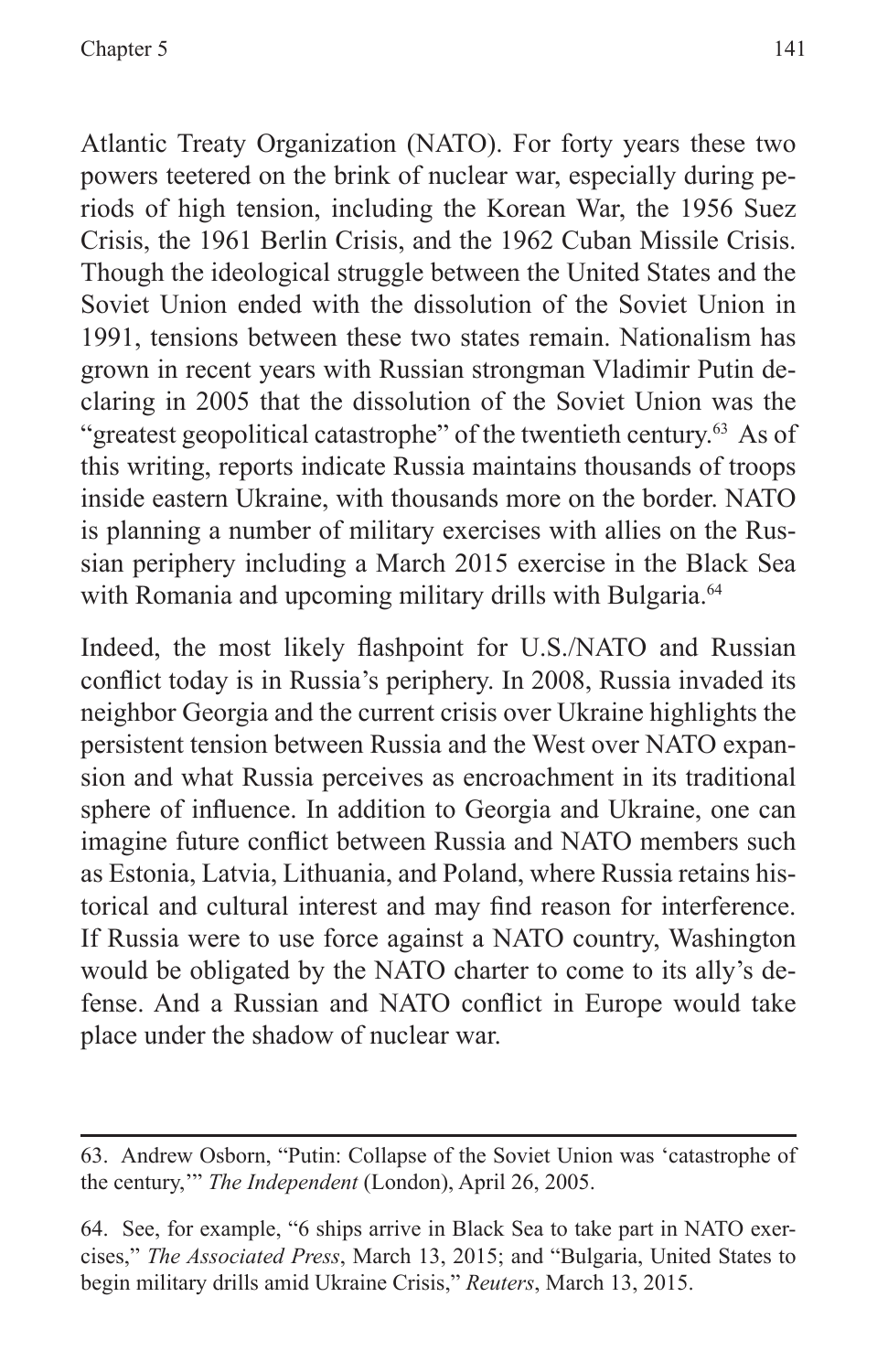#### China and the United States

Chinese military capabilities, including its nuclear arsenal, are smaller and less effective than those of the United States, but China is in the midst of a three-decade process of translating its economic prowess into vast military power. By some calculations its military budget is now almost \$200 billion, second only to the United States.<sup>65</sup> The Chinese have traditionally been comfortable with a nuclear posture that has been described as a minimal deterrent, but the People's Liberation Army's (PLA) 2005 Science of Military Strategy planning calls for the development of a "lean and effective" arsenal, with many Western analysts noting that the emphasis is on the "effective."66 Current estimates indicate China has approximately 250 warheads in its stockpile and this number is expected to expand.<sup>67</sup> Approximately 60 of these weapons are on missiles capable of reaching the continental United States.<sup>68</sup> The 2013 DoD report to Congress on Chinese military capabilities recounts continued Chinese investments in ballistic missiles, cruise missiles, counter-space weapons, and "military cyberspace capabilities that appear designed to enable anti-access/area-denial (A2/AD) missions."69 The PLA Rocket Force, in control of Chinese conventional and nuclear ballistic missiles, in recent years has added two types of road-mobile ballistic missiles to its arsenal and one of these modifications can reach most locations in the United States. The DoD report speculates the PLA Rocket Force may be developing a MIRV capability for a new road-mobile ICBM.

65. Zachary Keck, "China's Defense Budget: A Mixed Bag," *The Diplomat*, March 8, 2014.

66. Peng Guangqian & Yao Youzhi, eds., *Science of Military Strategy* (Beijing: Military Science Publishing House, 2005).

67. Hans M. Kristensen and Robert S. Norris, "Chinese nuclear forces, 2013," *Bulletin of the Atomic Scientists* 69, No. 6 (November/December 2013): 79.

68*.* Ibid.

69. Office of the Secretary of Defense, "Annual Report to Congress: Military and Security Developments Involving the People's Republic of China 2013," i.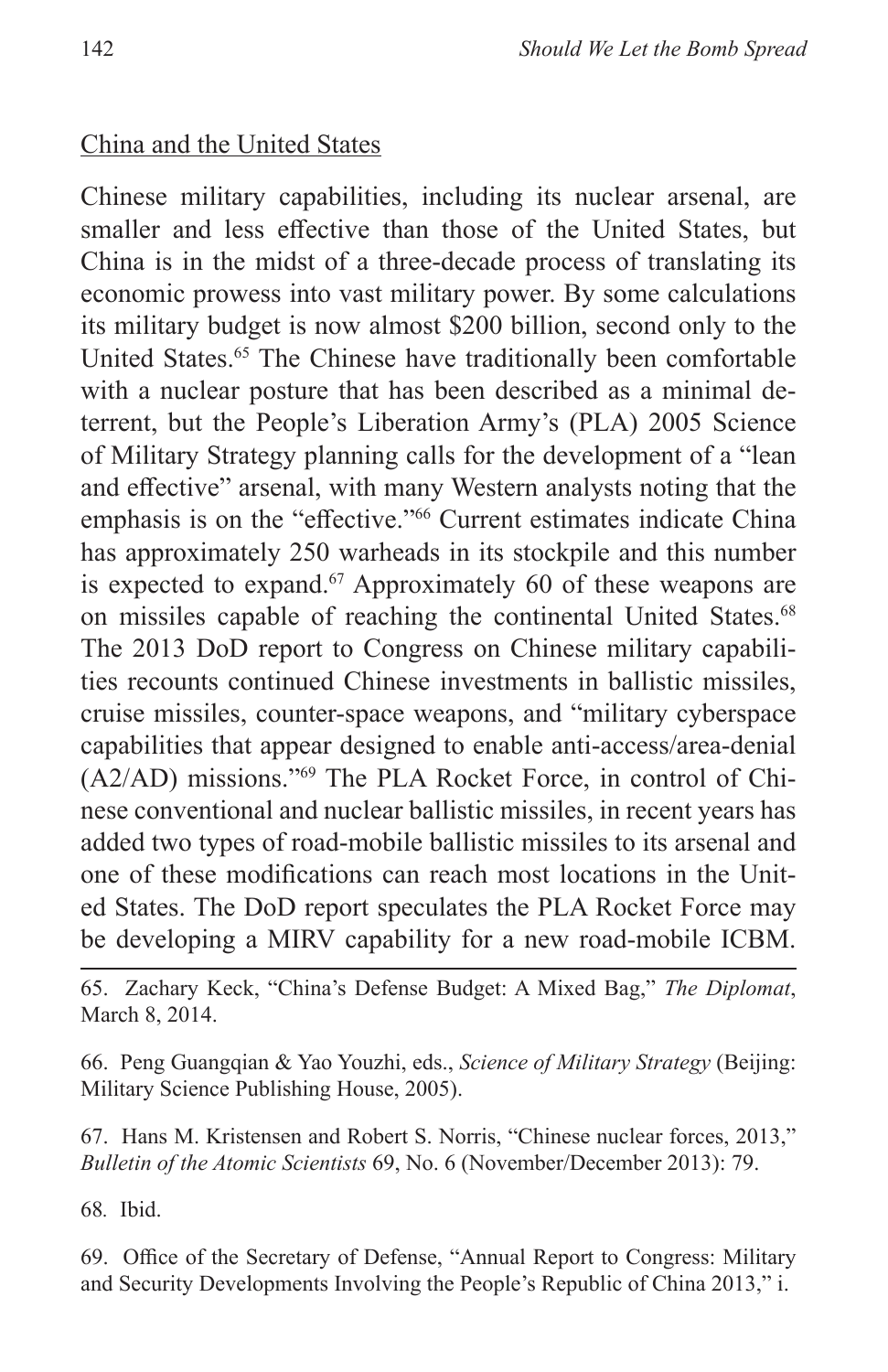MIRVs, maneuverable reentry vehicles (MaRVs), anti-satellite capabilities, and penetration aids are all being developed to overcome U.S. ballistic missile defenses.70 In addition, China has built an "underground great wall," a 3,000 mile tunnel network in which to house and protect its mobile nuclear missiles. The Chinese Navy is developing a sea-based nuclear deterrent, with three Jin-class submarines in testing and as many as five in development. These submarines will eventually carry SLBMs. The Chinese also have bombers capable of delivering nuclear weapons.

If a crisis in the region were to grow into a larger conflict, what does Chinese nuclear doctrine suggest about its willingness to use nuclear weapons? Since detonating its first nuclear weapon in 1964, China has persistently claimed to follow a "no first use policy," although its doctrine carves out space for exceptions. For example, the 2005 Science of Military Strategy document declared that China would only use nuclear weapons in response to a strategic attack, but that a strategic attack would not necessarily involve nuclear weapons and could even be political or psychological in nature.71 Moreover, China's conventional inferiority when faced with an adversary like the United States may cause its leaders to consider escalation to nuclear weapons in a future conflict short of a "strategic attack," just like many of the conventionally inferior nuclear-capable states discussed above. For the first time, China's 2013 White Paper did not explicitly state China's "no first use policy" leading some to speculate that concern with U.S. conventional capabilities may merit the option of using nuclear weapons first.<sup>72</sup>

In the past, Taiwan has been the assumed flashpoint for potential U.S.-China conflict.<sup>73</sup> The United States maintains a commitment

71. Peng & Yao, eds., *Science of Military Strategy*, 2005.

73. See for example, Kenneth Lieberthal, "Preventing a War Over Taiwan,"

<sup>70.</sup> Ibid, 31.

<sup>72.</sup> James Acton, "Is China Changing Its Position on Nuclear Weapons?' *New York Times*, April 18, 2013.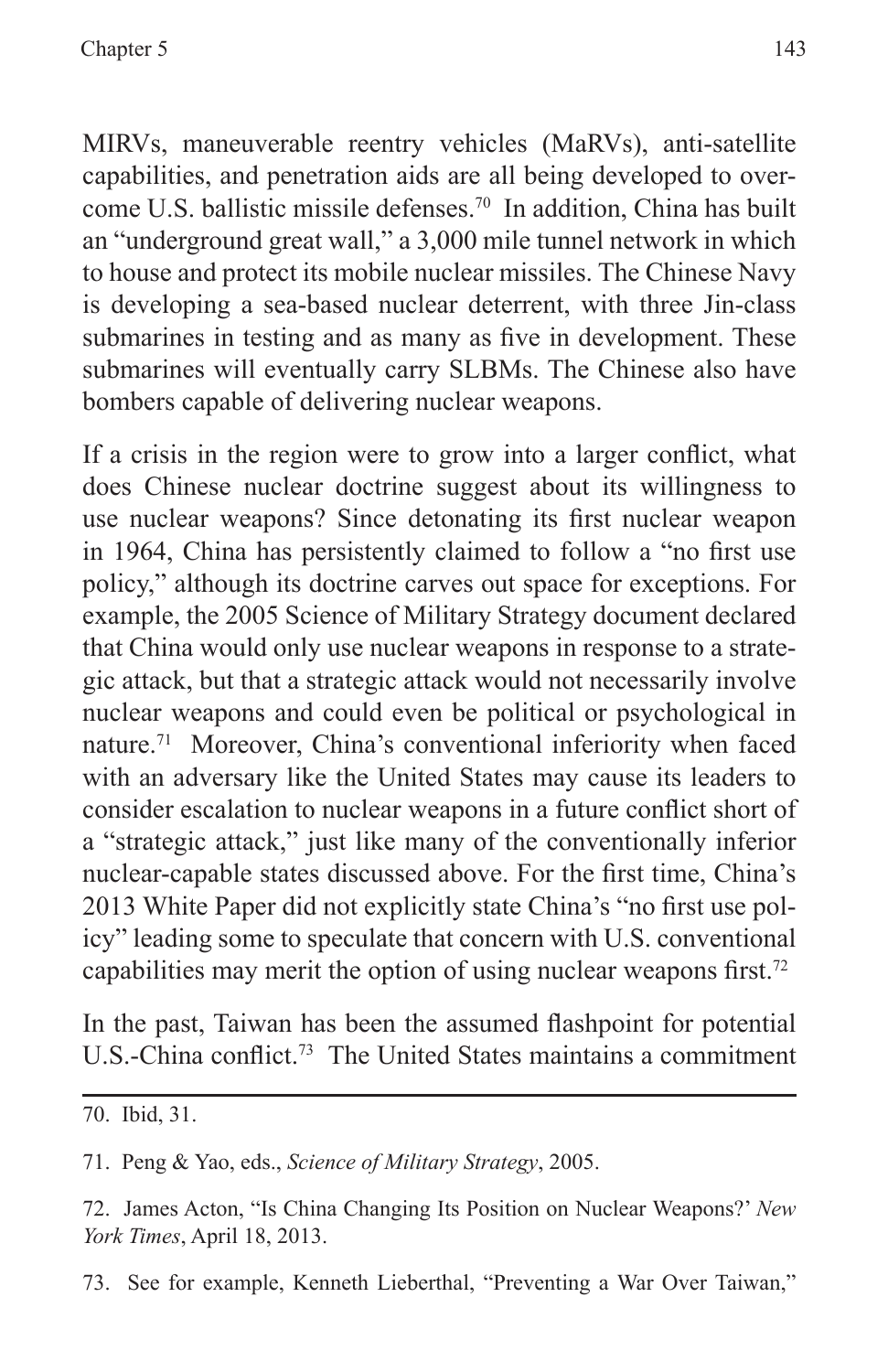to support Taiwan through the Taiwan Relations Act of 1979 and has sold Taiwan advanced weaponry. Meanwhile, China's military modernization has focused on regional contingencies, including a Taiwan scenario. The U.S. and China engaged in an intense crisis over the island in 1995 and 1996 when the Chinese government test fired missiles near Taiwan in reaction to political developments on the island and a Taiwanese presidential visit to the United States. U.S. President Bill Clinton responded by sending two carrier battle groups to the South China Sea in a visible show of American military support for Taiwan. Relations between China and Taiwan have improved since 2008, but elections in 2016 brought a more nationalistic government to power in Taiwan and renewed tensions.

More recently, other regional disputes have taken center stage as China's growing power has led it to assert a sphere of influence that overlaps with areas claimed by U.S. allies and partners, as well as seas in which the U.S. Navy has long sailed uncontested. China has ongoing disputes with Japan over the Diaoyu/Senkaku islands in the East China Sea and with Vietnam, Indonesia, Malaysia, and the Philippines over islands in the South China Sea. The geography of the region creates many opportunities for miscalculation. Chinese naval ships pass within sight of Japan when heading to the Pacific Ocean. Fishing and shipping vessels regularly end up in disputed territory. Seemingly small incidents at sea could lead to crisis, which if not managed well, could lead to broader conflict. In May of 2014, Japan reported that two Chinese fighter jets had flown dangerously close to its reconnaissance planes in two separate incidents in airspace both states claim. China appears to be literally testing the waters (and the skies) to illustrate its growing strength in the region, behavior that has high risk of resulting in a clash.

Recent Chinese military exercises also demonstrate that Beijing is preparing for hostilities beyond a Taiwan scenario. In MISSION ACTION 2013, Chinese forces simulated an invasion of the Senkaku islands. After tracking the exercise, the chief of intelligence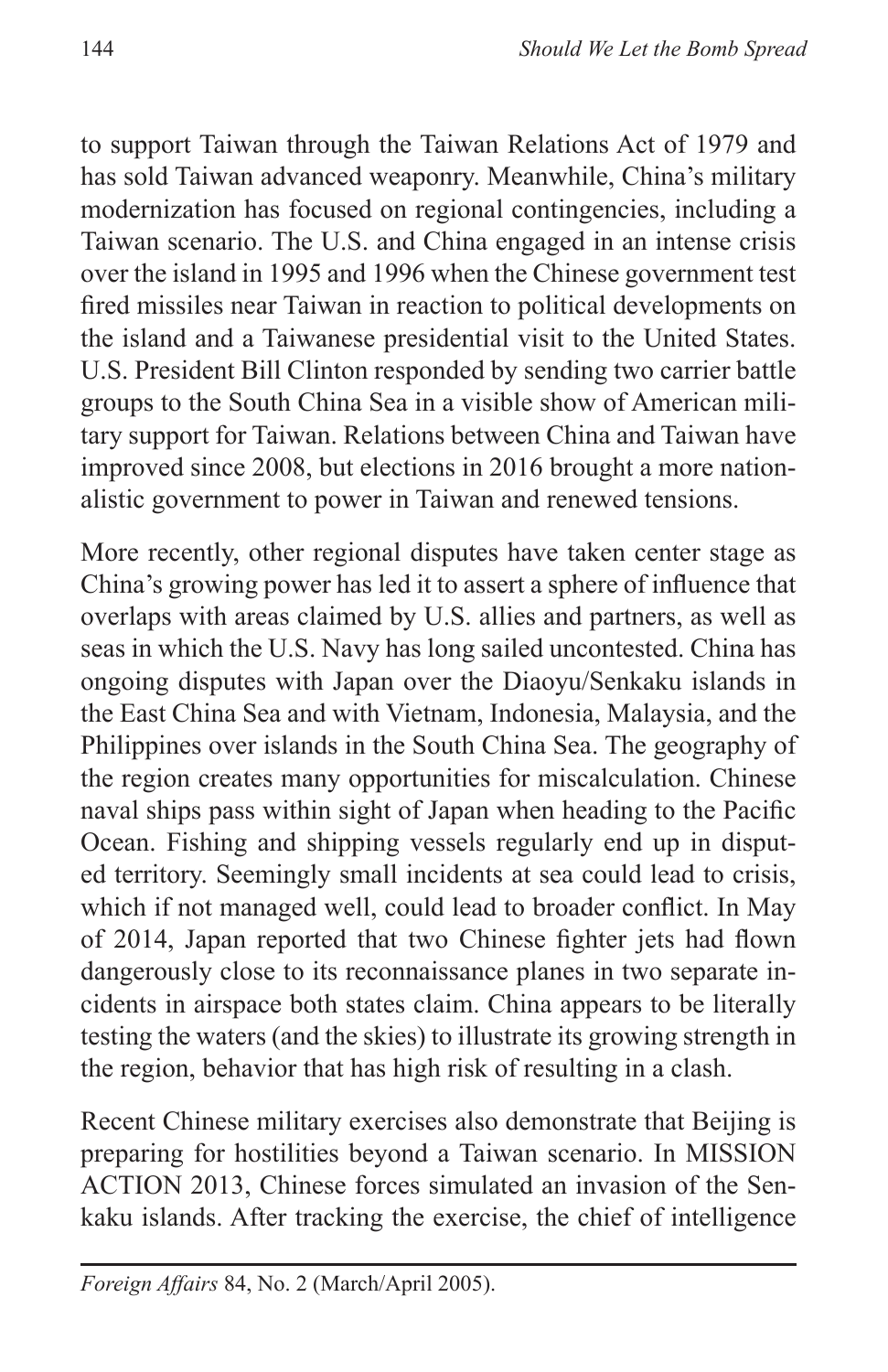of the U.S. Pacific Fleet stated, "[We] concluded that the PLA has been given the new task to be able to conduct a short sharp war to destroy Japanese forces in the East China Sea following with what can only be expected a seizure of the Senkakus or even a southern Ryukyu [islands]."74 Chinese exercises also demonstrate China's desire to break out of its geographic confines and become a blue water naval power. In a winter 2013 exercise called MANEU-VER 5, Chinese forces successfully fought through the "first island chain" into the Pacific Ocean<sup>75</sup>

Unlike the U.S.-Soviet relationship, the United States and China do not enjoy a history of interaction that promotes stability. Each side may only be able to learn lessons about the other's crisis signaling, redlines, and crisis communications only through dangerous experience. For example, the United States and China do not have a Cold War-style hotline set up between their highest leadership to mitigate the risk that misperceptions could lead to war (a line between the DoD and Chinese Defense Ministry has not yet been tested in a period of tension). China is notable for its lack of transparency, especially in the nuclear realm. This position is understandable for a power which maintains fewer nuclear weapons than potential adversaries, but it does mean misunderstandings or miscalculations might be even more likely.

## Russia and China

A final great power dyad in which nuclear war is possible is Russia and China. Both have large and sophisticated nuclear arsenals, although, as described above, Russia maintains a clear nuclear superiority. But China's conventional and nuclear capabilities are grow-

<sup>74.</sup> Sam LaGrone, "Navy Official: China Training for 'Short Sharp War' with Japan" *USNI News*, February 18, 2014.

<sup>75.</sup> Andrew Berglund, "'Maneuver-5' Exercise Focuses on Improving Distant Seas Combat Capabilities," *U.S.-China Economic and Security Review Commission Staff Report*, December 16, 2013.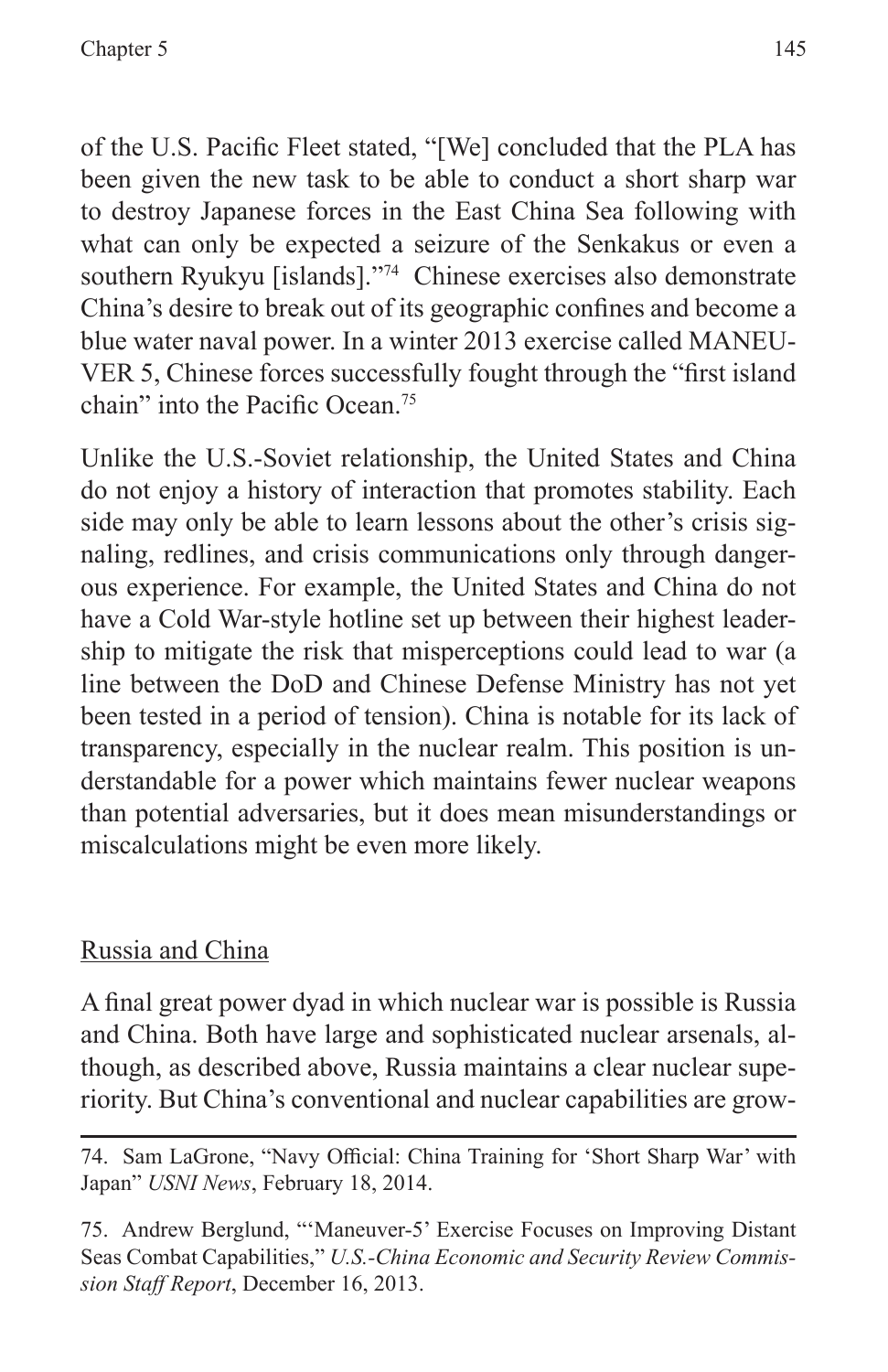ing and its two million-member army is of concern to Moscow.

The two powers have clashed over their 2,700-mile border throughout the decades and in 1969, during the Sino-Soviet Border War, the Soviet Union issued explicit nuclear threats against China. In the 1990s and 2000s, the countries agreed to officially end the border disputes and there have even been subsequent signs of cooperation. Yet, despite some shared interests due in part to a shared perception of threat from Washington and its allies, Russia is watching China's rise and military modernization warily. Indeed, Moscow is changing its nuclear posture in response to developments in Beijing. Over the past several years, Moscow has been cheating on the 1987 Intermediate Nuclear Forces (INF) Treaty by developing a land-based nuclear missile in the banned 300-3,400 mile range and Russian officials are quite clear that the nuclear forces are a necessary response to Chinese intermediate range nuclear forces. While it is hard to conceive of a direct military struggle between these two powers in the near term, the rise of China will continue to pose an increasing threat to Russia. It is likely that relations between these two great powers will ebb and flow over time, and if and when they worsen to the point of another direct military confrontation, nuclear weapons will be present.

### North Korea, South Korea, Japan, and the United States

Over the past decade, the Democratic People's Republic of Korea (DPRK) has demonstrated its growing nuclear and missile capabilities. It is currently estimated to possess enough fissile material for between thirteen and thirty nuclear warheads.<sup>76</sup> It is unclear, however, whether Pyongyang has yet developed the capability to miniaturize weapons for delivery on missiles. North Korea has developed short and medium-range weapons that can reach South Korea and Japan, but has not yet successfully test launched an in-

<sup>76.</sup> David Albright and Christina Walrond, "North Korea's Estimated Stocks of Plutonium and Weapon-Grade Uranium," *Institute for Science and International Security*, August 16, 2012.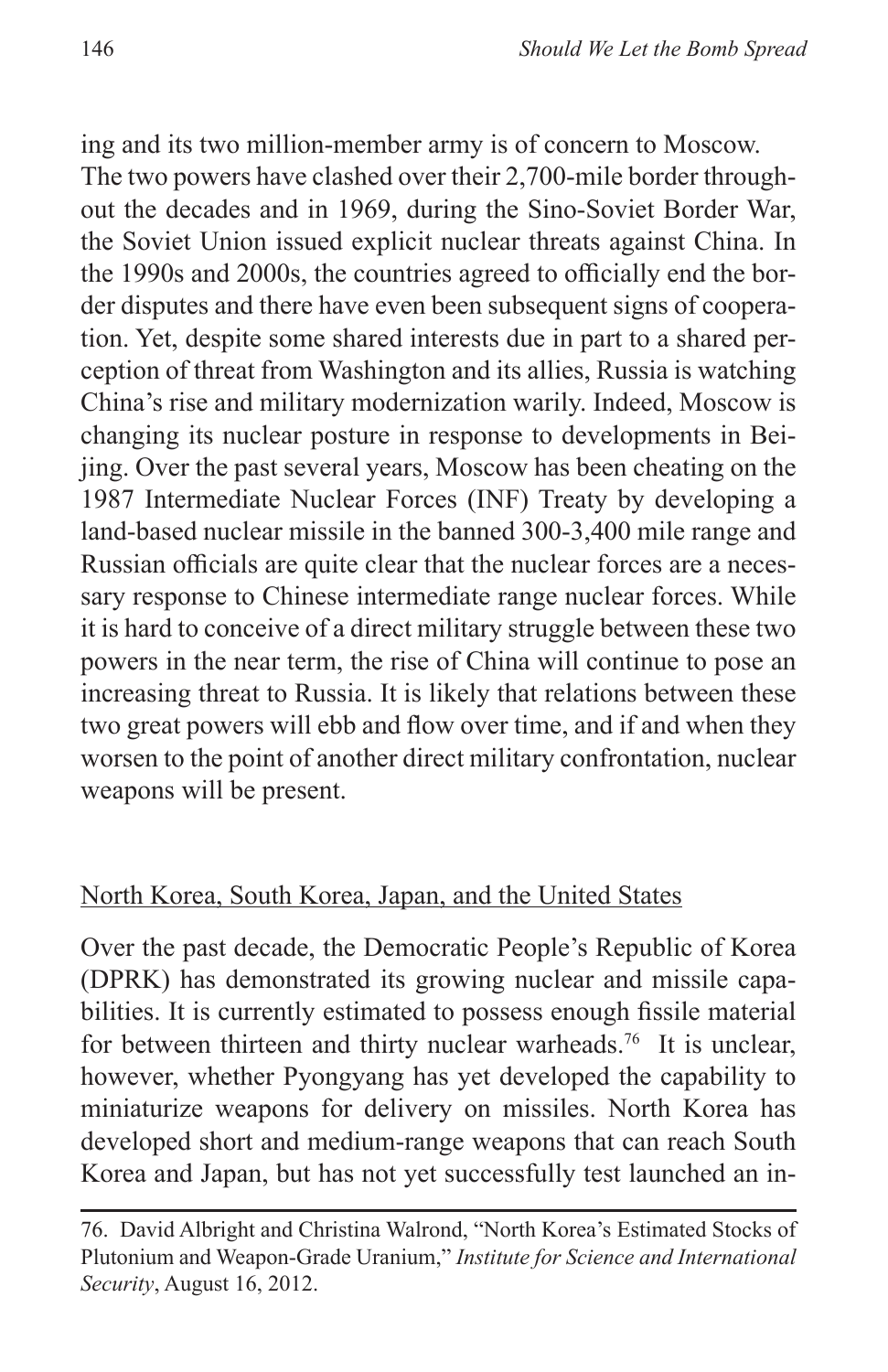tercontinental-range missile.

Relations between Pyongyang and its neighbors are openly hostile. North and South Korea have technically been in an armistice since 1953 when fighting in the Korean War ended. Both states claim the right to the entire peninsula and they have had tense relations since the end of the war that have occasionally included direct military attacks. At present, Japan and North Korea do not maintain official diplomatic relations. They also have a long history of ill-will stemming from the Japanese occupation of Korea in the early part of the twentieth century and the kidnapping of Japanese citizens by North Korea in the 1970s and 1980s.

In recent years, Pyongyang has taken provocative action against both South Korea and Japan, such as shelling South Korea's Yeonpyeong Island in 2010, sinking a South Korean warship in 2010, and test-firing missiles into the Sea of Japan. In January 2014, DPRK leadership threatened nuclear war in the run up to Republic of Korea (ROK)-U.S. military exercises, complaining that these joint exercises are preparation for an invasion of North Korea.<sup>77</sup>

The situation in North Korea is especially volatile because Kim Jung-Un has already demonstrated willingness to take drastic action to solidify his position and remain in power and due to similar domestic pressures he may have incentives to create a crisis in which nuclear use becomes possible.

If North Korea's erratic behavior continues or escalates, there is a potential for the United States to become involved in a conflict based on its treaty commitments to South Korea and Japan. Since they face nuclear adversaries, U.S. reassurance tends to include a heavy emphasis on nuclear capabilities. In the spring of 2013, for example, the U.S. flew two nuclear-capable B-2s over the Peninsula to threaten the North and reassure the South.

<sup>77. &</sup>quot;North Korea threatens nuclear war in run-up to US-South Korea war games," *Associated Press*, January 29, 2014.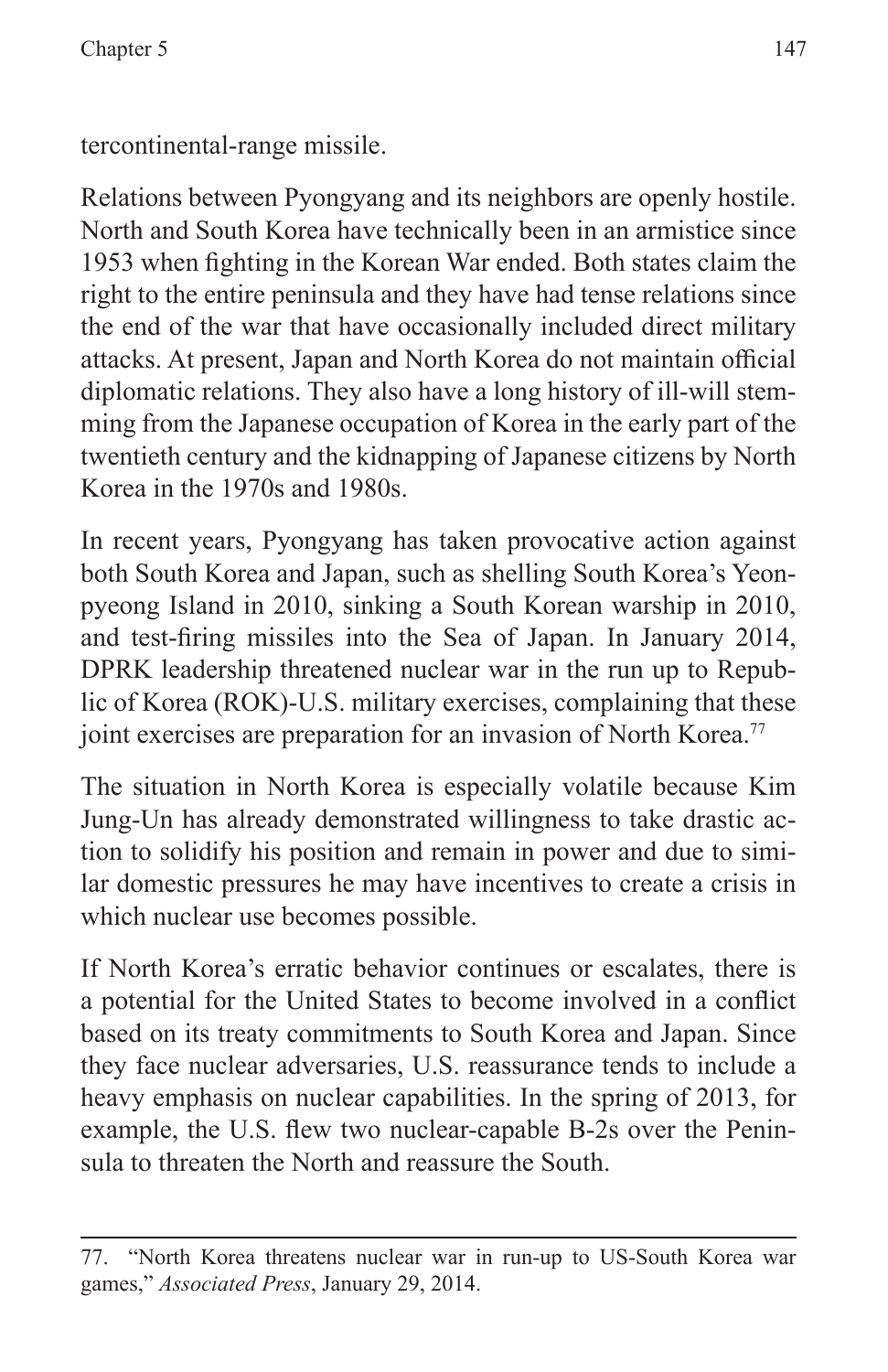North Korea does not publicize an official nuclear doctrine, although its rhetoric has been bellicose and has included explicit nuclear threats against the United States and South Korea in the recent past. If Kim Jung Un enters into an open conflict with the vastly superior United States, he may have incentive to use nuclear weapons in an attempt to bring a rapid halt to the conflict and to preserve his life and his regime. With such a small and vulnerable arsenal, Kim might also feel "use 'em or lose 'em" pressure, encouraging him to go nuclear early in a conflict. If Pyongyang were to use nuclear weapons, some analysts assume DPRK would employ a countervalue strategy, aiming its weapons at cities in neighboring South Korea or Japan.

If U.S. reassurances prove insufficient, it is always possible that Japan or South Korea could decide to build independent nuclear deterrent forces. Japan has considered and then rejected nuclear weapons three times in the nuclear age and to this day possesses what is essentially a latent nuclear weapons capability. Due to its well-known "nuclear allergy," nuclear proliferation in Japan seems unlikely in the near-term, but it remains possible. In South Korea, recent polling indicates that two-thirds of citizens support developing nuclear weapons.78 South Korea has also been actively seeking indigenous reprocessing technology for peaceful purposes, but that could help Seoul develop a weapons capability at some point in the future. If Japan and South Korea join the United States, China, and North Korea as nuclear powers, East Asia would become a poly-nuclear region, rife with geopolitical tensions and rivalries that would be ripe for the next nuclear conflict.

## India and Pakistan

If asked where a nuclear exchange is most likely today, many analysts would select the Indian subcontinent. The longstanding rivalry

<sup>78.</sup> Martin Fackler and Choe Sang-Hun, "South Korea Flirts With Nuclear Ideas as North Blusters," *New York Times*, March 10, 2013.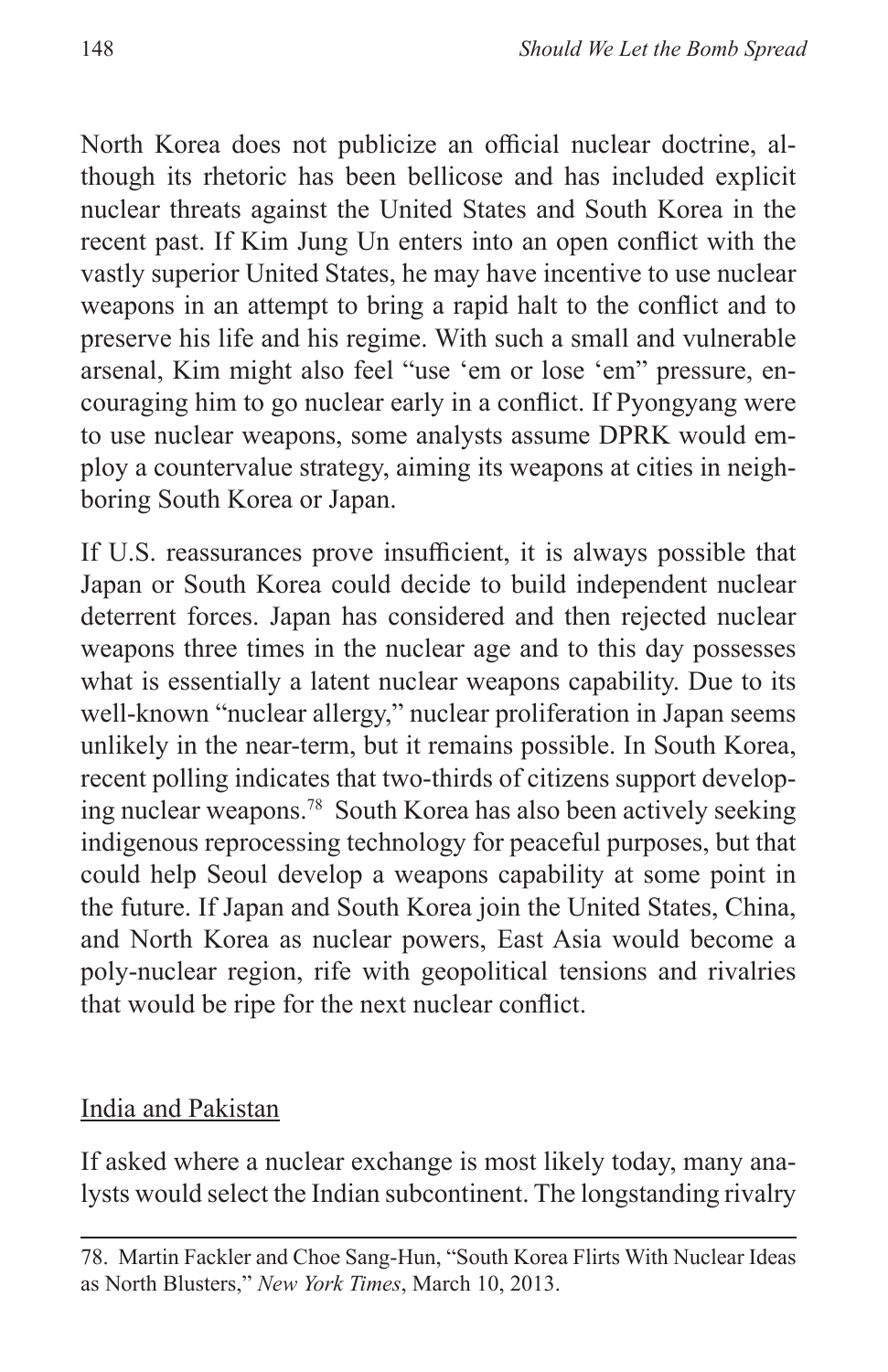between these two nuclear-capable states has involved numerous crises. They have an on-going territorial dispute over Kashmir, an active arms race, and the instability generated by a conventionally inferior and revisionist Pakistan armed with nuclear weapons.

The two nuclear powers are currently engaged in a nuclear arms race. Pakistan has the world's fastest growing nuclear arsenal.<sup>79</sup> Currently it is estimated to have 110 weapons, while making enough highly enriched uranium for 10-15 weapons per year.<sup>80</sup> In addition, Pakistan has a growing plutonium production capability, with China agreeing to provide as many as three new reactors.<sup>81</sup> Its delivery vehicles include aircraft and surface-to-surface missiles.<sup>82</sup> Pakistan recently added a maneuverable, short-range, sub-kiloton battlefield nuclear missile to its arsenal, the Hatf IX or Nasr, allowing it to quickly use nuclear weapons against an advancing Indian army (and just as worrisome, the mobility of these missiles raises concerns about secure military custody of the weapons).83 Pakistan does not publish a formal nuclear doctrine, though its leaders have declared that its nuclear weapons exist to deter India.

India has approximately 100 warheads in its arsenal and is in the process of developing a nuclear triad. India possesses nuclear-capable aircraft, nuclear-capable missiles that cover both short and long ranges, and is currently developing ICBMs as well as submarine-launched missiles. India has a long-held policy of the "no first

80. Nuclear Threat Initiative, "Pakistan- Country Profiles," December 2014, available from *<www.nti.org/country-profiles/pakistan/nuclear/>.*

81. Saeed Shah, "Pakistan in Talks to Acquire 3 Nuclear Plants From China," *Wall Street Journal*, January 20, 2014.

82. Paul K. Kerr and Mary Beth Nikitin, "Pakistan's Nuclear Weapons: Proliferation and Security Issues," *CRS Report for Congress*, February 13, 2013.

83. Usman Ansari, "Experts: Missile Test Firing Shows Development Complete," Defense News, November 6, 2013.

<sup>79.</sup> Hans M. Kristensen and Robert S. Norris, "Pakistan's nuclear forces, 2011," *Bulletin of the Atomic Scientists* 67, No. 4 (July/August 2011).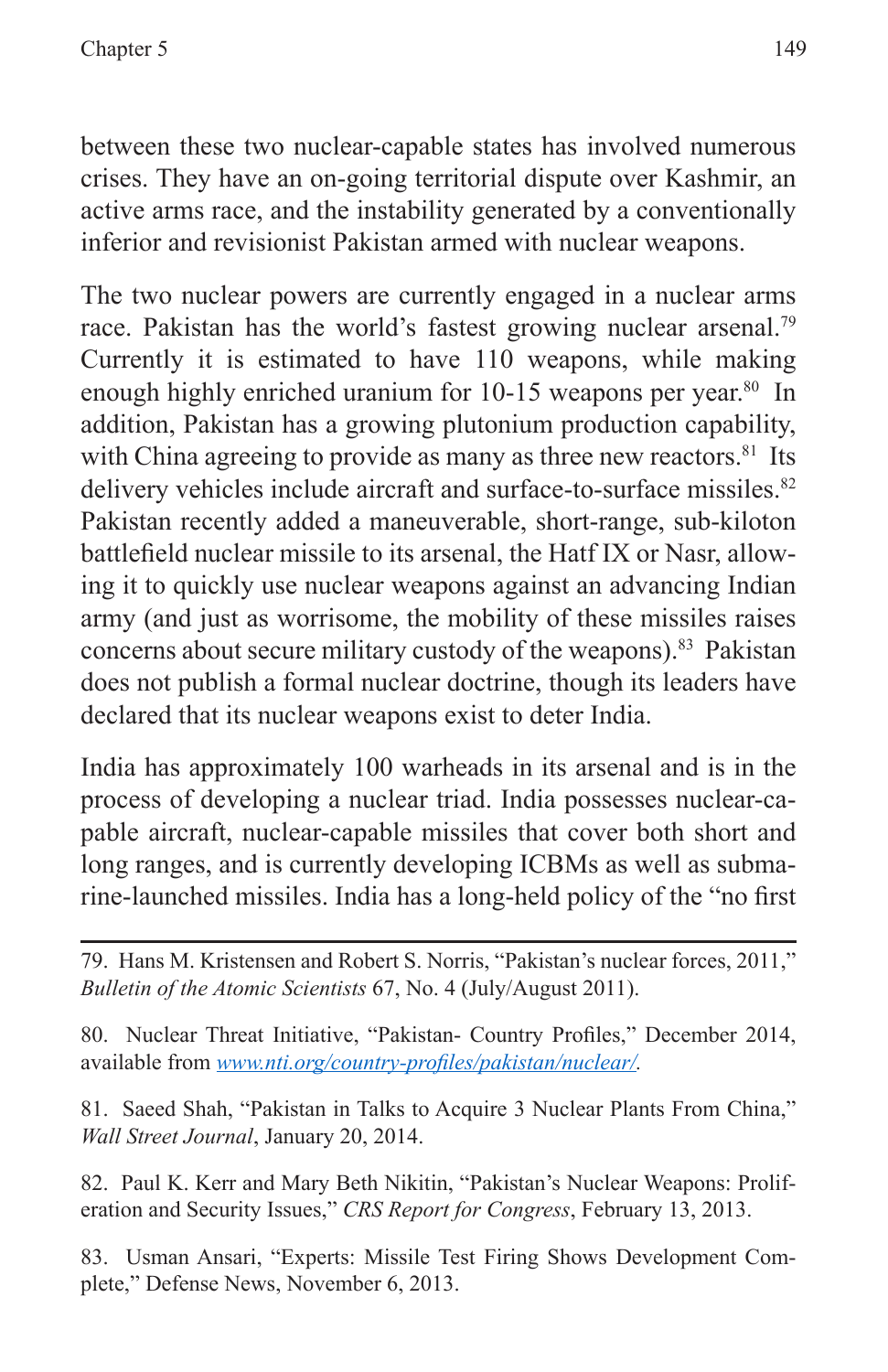use" of nuclear weapons. The party of the Indian Prime Minister Narendra Modi has vowed to "revise and update" India's nuclear doctrine writing that "the strategic gains acquired by India during the Atal Bihari Vajpayee regime on the nuclear programme have been frittered away by the Congress."<sup>84</sup> Thus it is possible that the doctrine will be altered both in response to Pakistan's nuclear development and recent changes in China's doctrine.

The two states have been in conflict since their founding and violent partition in 1948. They fought wars in 1965 over Kashmir and in 1971 when East Pakistan became the independent state of Bangladesh. In May 1998, India conducted five nuclear tests and within weeks Pakistan responded with six tests of its own. The most dangerous period in the nuclear era occurred a year later in 1999 when Pakistani forces crossed the Line of Control in Kashmir and occupied part of the Kargil district, resulting in an Indian counterattack and worldwide fears of nuclear war. A 2001 terrorist attack on the Indian parliament in New Delhi and another terrorist attack in Mumbai in 2008 also flamed tension between the nuclear adversaries and raised the specter of nuclear conflict.

A terrorist attack or small conflict on the border between the two states could quickly escalate to the nuclear level. In 2004 India developed the "Cold Start" military doctrine, a plan to mobilize conventional forces on the Pakistani border within 48 hours of receiving orders. The goal of the plan is to quickly overwhelm Pakistan with limited territorial aims before international actors can intervene. Because of its conventional inferiority, however, analysts assume Pakistan would resort to nuclear weapons early in a largescale conventional war. Its recent development of battlefield nuclear weapons indicates a lowering of the threshold for nuclear use. Indeed, former Pakistani Ambassador to the United States Maleeha Lodhi has argued that Pakistan needed to develop these tactical weapons "to counterbalance India's move to bring conventional

<sup>84.</sup> The 2014 "Election Manifesto" of the BJP is available from, *[www.bjp.org/](www.bjp.org/images/pdf_2014/full_manifesto_english_07.04.2014.pdf) [images/pdf\\_2014/full\\_manifesto\\_english\\_07.04.2014.pdf](www.bjp.org/images/pdf_2014/full_manifesto_english_07.04.2014.pdf).*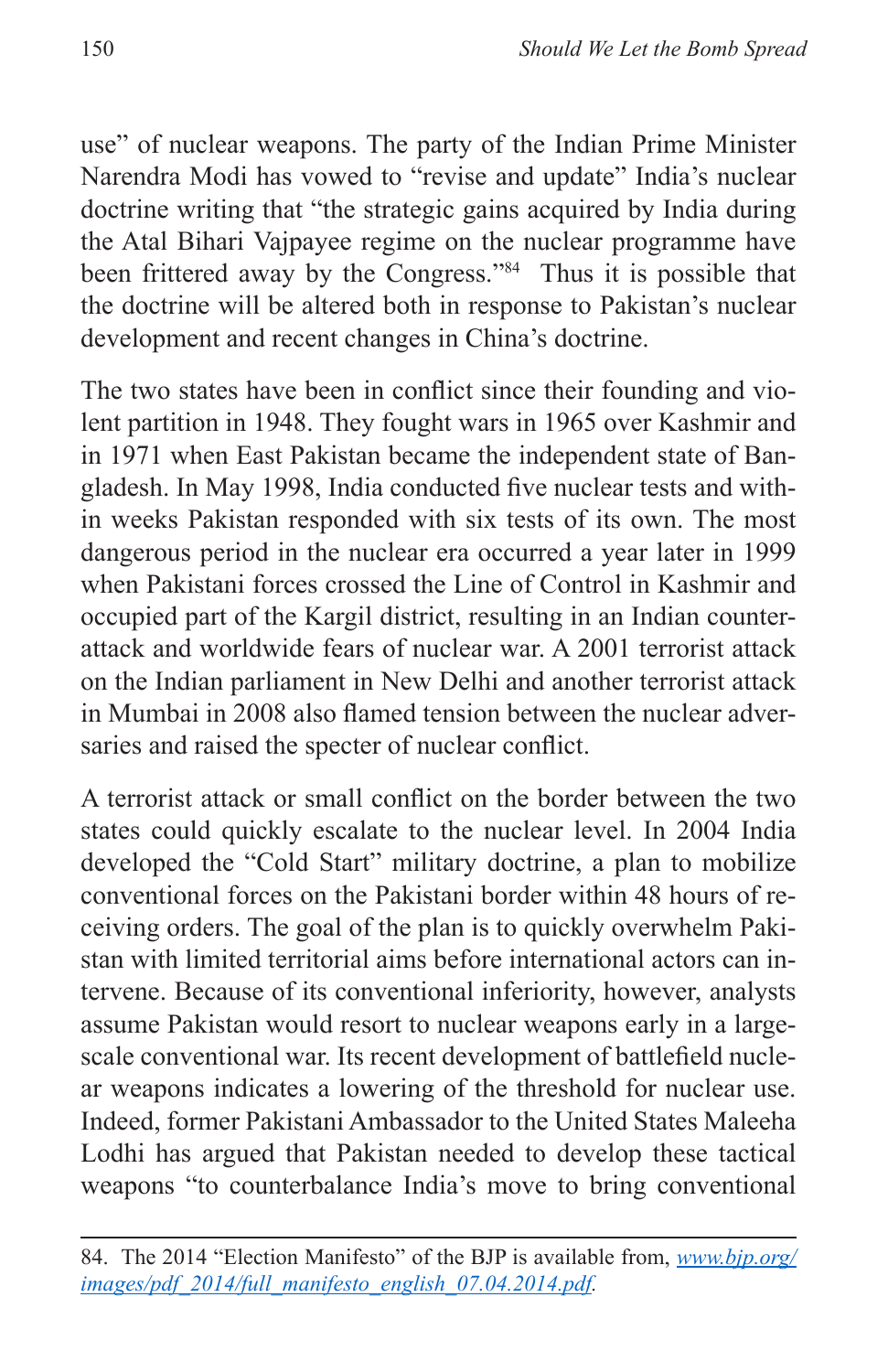military offensives to a tactical level," suggesting these weapons are to be deployed against advancing Indian troops. Once nuclear weapons are used, however, even if only tactical, it might be difficult to control the escalation.

# Iran, Israel, and the United States

Israel is estimated to possess approximately 75 to 200 nuclear weapons.<sup>85</sup> It has advanced missile capabilities with its Jericho ballistic missile, nuclear-capable aircraft, and may deploy cruise missiles with nuclear warheads on its Dolphin-class submarines, possibly providing it with a second strike capability.86 Because of its policy of nuclear opacity (animut) and promise not "to be the first country to introduce nuclear weapons in the Middle East,"87 we know little about Israel's nuclear doctrine.

Iran's nuclear program is at least temporarily halted under the Joint Comprehensive Plan of Action struck with the international community in 2015. But if the limits in this deal were contravened for any reason, it is possible that Iran could still join the nuclear club. If Iran acquires nuclear weapons, it is also possible that other states in the region, including Turkey, Egypt, or Saudi Arabia could attempt to acquire nuclear weapons in response.<sup>88</sup> While fears of a rapid and

85. The Arms Control Association provides this range. See "Nuclear Weapons: Who Has What at a Glance," *Arm Control Association*, June 13, 2014. The Federation of American Scientists put the estimate at 80 weapons. "Status of World Nuclear Forces," *Federation of American Scientists*, April 30, 2014.

86. Peter Beaumont and Conal Urquhart, "Israel deploys nuclear arms in submarines," The Guardian, October 11, 2003, available from [https://www.theguard](https://www.theguardian.com/world/2003/oct/12/israel1)[ian.com/world/2003/oct/12/israel1](https://www.theguardian.com/world/2003/oct/12/israel1)

87. Robert S. Norris, William M. Arkin, Hans M. Kristensen and Joshua Handler, "Israeli Nuclear Forces, 2002," *Bulletin of the Atomic Scientists* 58, No. 5 (September 2002): 73.

88. James M. Lindsay and Ray Takeyh, "After Iran Gets the Bomb: Containment and Its Complications," *Foreign Affairs* 89, No. 2 (March/April 2010): 33-49.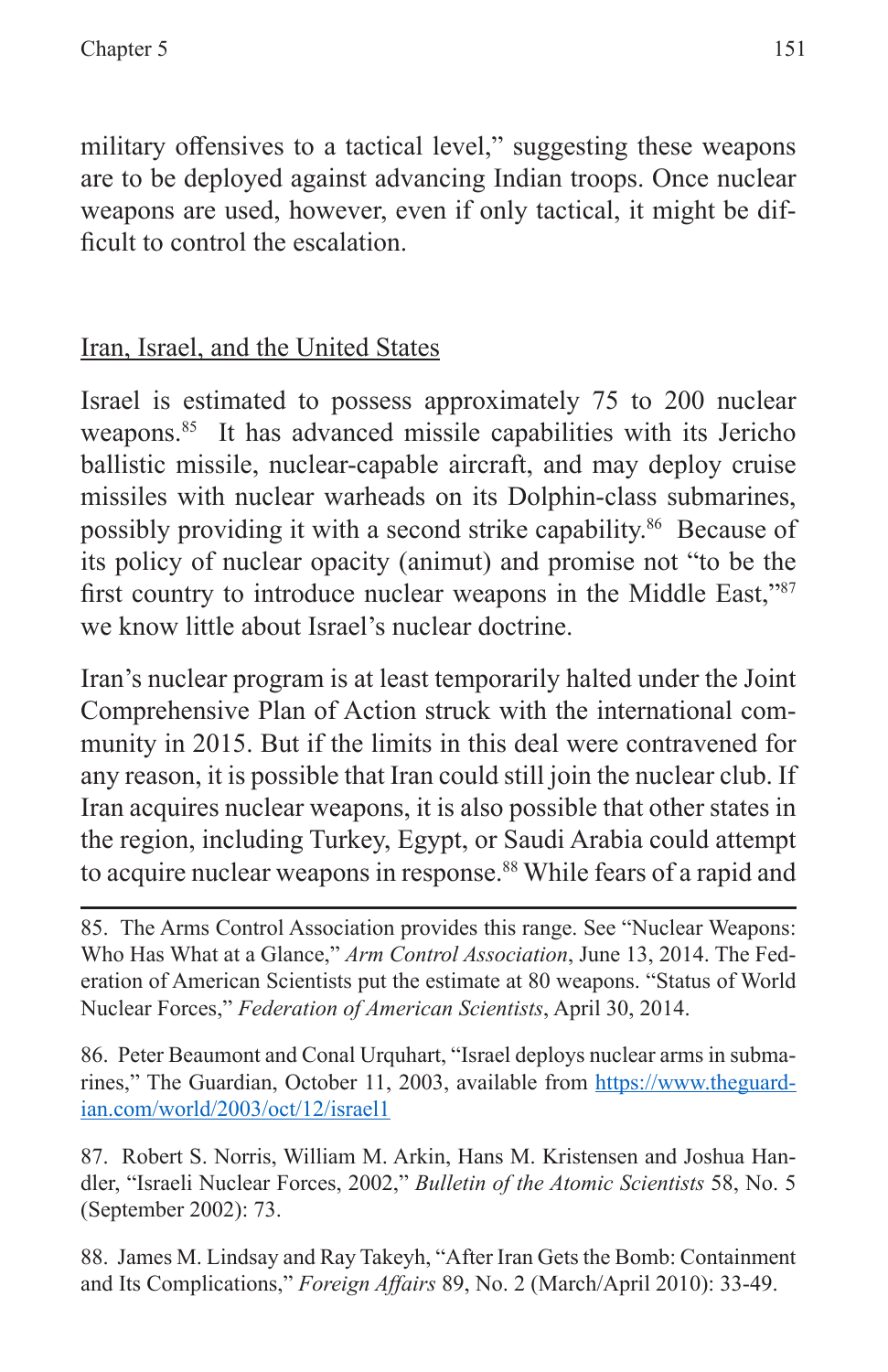complete nuclear cascade in the region are probably overblown, it is possible, if not likely, that one or two additional states would join the nuclear club within the course of several decades if Iran goes nuclear.89

The nuclear balance of power between Iran and its neighbors could be highly unstable and would likely lack many of the safeguards that existed between the superpowers during the Cold War, including: the absence of a direct line of communication between Iran and its rivals, short timelines for nuclear-armed missiles to travel between states, the lack of secure second-strike capabilities (at least initially), and, in Israel, a lack of strategic depth and a strategic culture that emphasizes preemption.

Iran and Israel have viewed each other as strategic competitors since the Iranian Revolution in 1979; Israel has directly come into conflict with Iran's proxies, Hezbollah and Hamas. Iran has also frequently clashed with Israel's superpower patron, the United States. In 1988, the United States and Iran engaged in a major naval battle as part of the Tanker War, the U.S. Navy's largest engagement since the end of World War II. Iran sponsored proxy attacks that killed U.S. service personnel for a decade in Iraq and Afghanistan. And Tehran and Washington frequently exchange threats and counter-threats in the Persian Gulf and over the Strait of Hormuz.<sup>90</sup> It is, therefore, conceivable that a future conflict involving a nuclear-armed Iran and Israel or the United States could result in a nuclear exchange. If other states in the region, such as Turkey or Saudi Arabia, also acquired nuclear weapons, the nuclear balance would be even less stable and a poly-nuclear Middle East might be the most likely candidate for the next nuclear war.

<sup>89.</sup> Matthew Kroenig, *A Time to Attack: The Looming Iranian Nuclear Threat* (New York: Palgrave Macmillan, 2014).

<sup>90.</sup> For example, see Rick Gladstone, "Noise Level Rises Over Iran Threat to Close Strait of Hormuz," *New York Times*, December 28, 2011.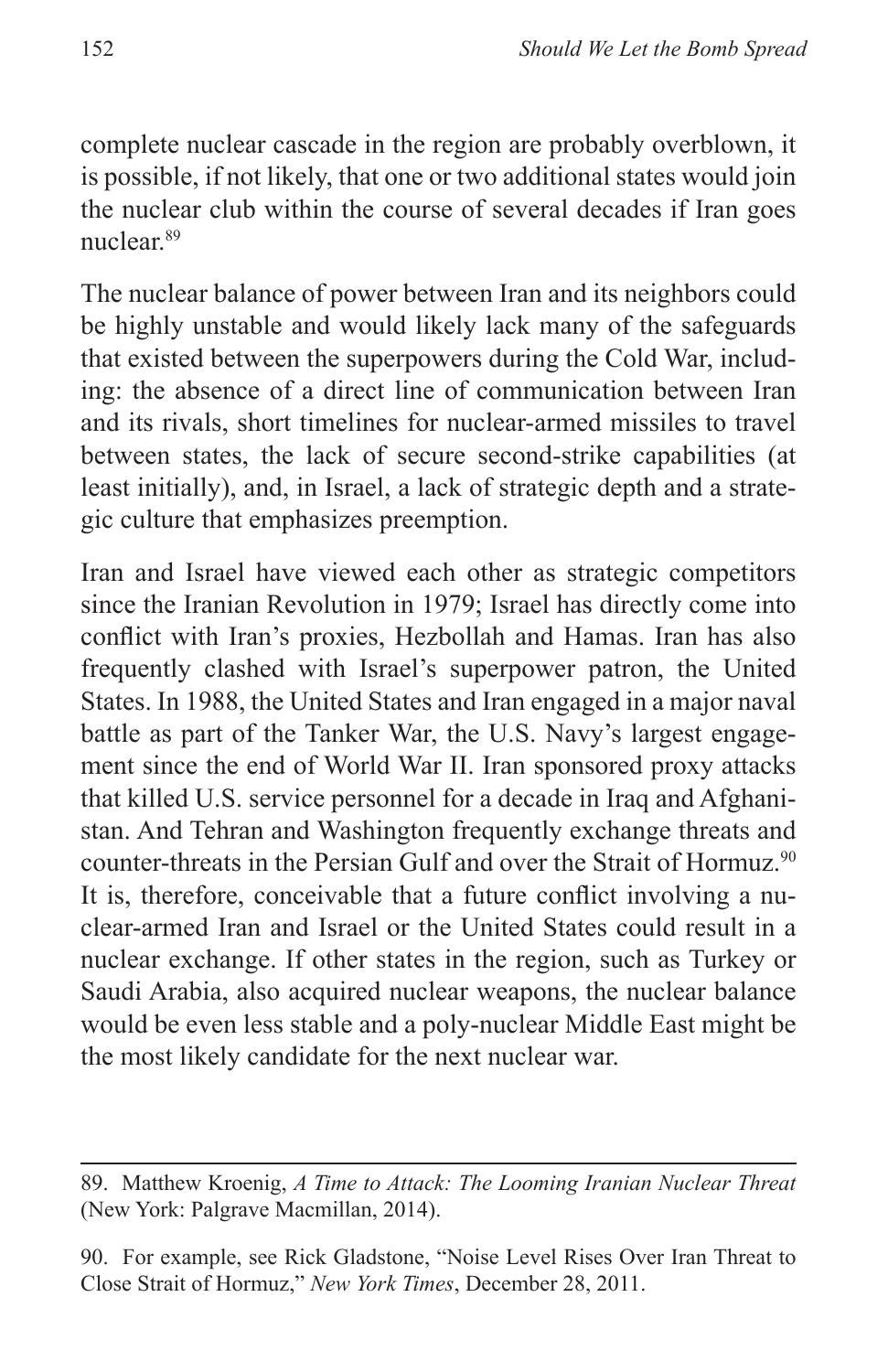# *Nuclear Terrorism*

Since the terrorist attacks on September 11, 2001, scholars, analysts, and politicians have focused on the nexus of nuclear weapons and terrorism. In his closing statement at the 2012 Nuclear Security Summit, U.S. President Barack Obama concluded, "We've agreed that nuclear terrorism is one of the most urgent and serious threats to global security."91 Though there has been some debate on how seriously this threat should be taken, $92$  evidence indicates that terrorist organizations have both expressed a desire for nuclear weapons and made attempts to buy or seize nuclear material. Declassified documents from the United States suggest al Qaeda leader Osama bin Laden directed his associates to purchase uranium.<sup>93</sup> In addition, Chechnya-based separatist groups, Lashkar-e-Taiba in South Asia, and Aum Shinrikyo in Japan have also expressed the desire for nuclear weapons in the past.<sup>94</sup>

Most analysts consider it unlikely that a state would knowingly provide a terrorist group with a bomb, but it is conceivable that a group could steal one. This fear is especially acute in the case of Pakistan, where an unstable government with a growing nuclear arsenal exists in an area with many terrorist organizations. The government of Pakistan has taken steps in recent years to allay these

93. See Documents 2 and 3 in "Nuclear Terrorism: How Big a Threat? Is al-Qaeda Trying to Get a Bomb? Documents Trace U.S. Nuclear Counter-Terror Efforts," National Security Archive Electronic Briefing Book No. 388, September 2012, available from *<www2.gwu.edu/~nsarchiv/nukevault/ebb388/>*.

94. Graham Allison, "Nuclear Terrorism Fact Sheet," *Belfer Center for Science and International Affairs*, Harvard Kennedy School, April 2010.

<sup>91.</sup> White House, Office of the Press Secretary, "Remarks by President Obama at Opening Plenary Session of the Nuclear Security Summit," Coex Center, Seoul, Republic of Korea, March 27, 2012.

<sup>92.</sup> John Mueller is probably the most notable skeptic of the nexus between terrorists and nuclear weapons. See *Overblown: How Politicians and the Terrorism Industry Inflate National Security Threats, and Why We Believe Them* (New York: Free Press, 2006).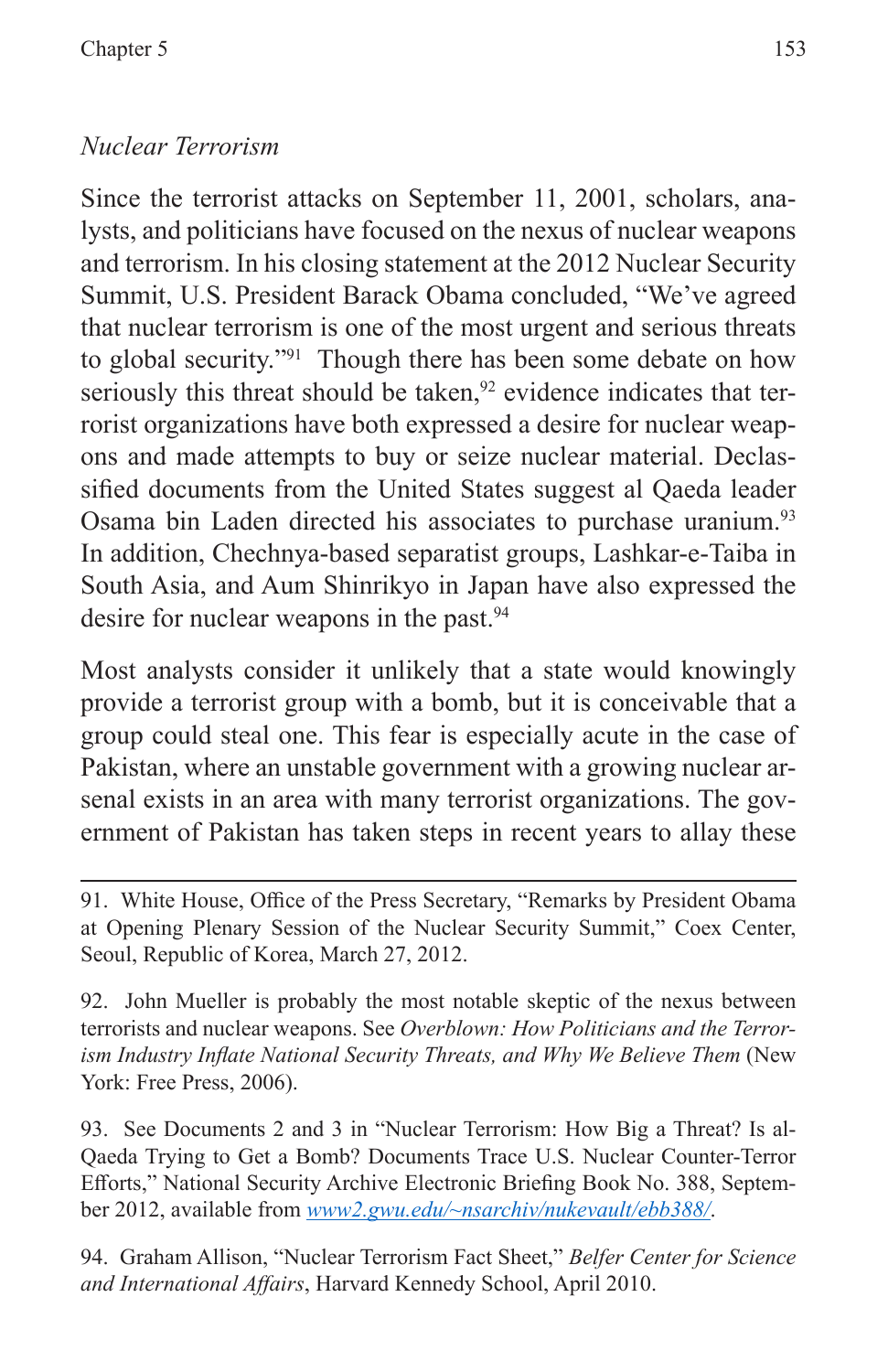## fears, yet reason for concern remains.<sup>95</sup>

A second means by which a terrorist group could attain a nuclear capability is by obtaining fissile material and constructing its own crude nuclear bomb. The main challenge for terrorist organizations seeking this capability is finding sufficient fissile material. Approximately 8 kilograms of plutonium or 25 kilograms of highly enriched uranium (HEU) is necessary for a bomb. Since 9/11, the United States, Russia, the IAEA, and other partners have taken on a number of efforts to decrease the risks of terrorists accessing nuclear material. United Nations (UN) Security Council Resolution 1540, the 2005 Amendment to the Convention on the Physical Protection of Nuclear Material, and the 2005 International Convention for the Suppression of Acts of Nuclear Terrorism all seek to increase global cooperation to prevent nuclear terrorism. Overall, the global stocks of HEU and plutonium are decreasing, but the sheer volume of global fissile material makes this an on-going challenge and the U.S. budget for these activities has recently been cut. Unlike nuclear-armed states, it would be relatively difficult to deter terrorists from taking action.<sup>96</sup> In other words, if efforts to keep nuclear weapons out of terrorist hands fail even once, we may very

well witness a nuclear 9/11.

#### *Conclusion*

This chapter examined the prospects for the next nuclear war. While we all hope that nuclear weapons will never be used again, this chapter suggests that as long as nuclear weapons and geopolitical conflict exist, there remains a nonzero risk of a nuclear exchange. To analyze this threat, this chapter looked to the only pre-

<sup>95.</sup> Mark Fitzpatrick, *Overcoming Pakistan's Nuclear Dangers* (Adelphi Series 443, London: International Institute for Strategic Studies, 2014).

<sup>96.</sup> For a strategy to deter terrorism, see Matthew Kroenig and Barry Pavel, "How to Deter Terrorism," *Washington Quarterly* 35, No. 2 (March 2012): 21- 36.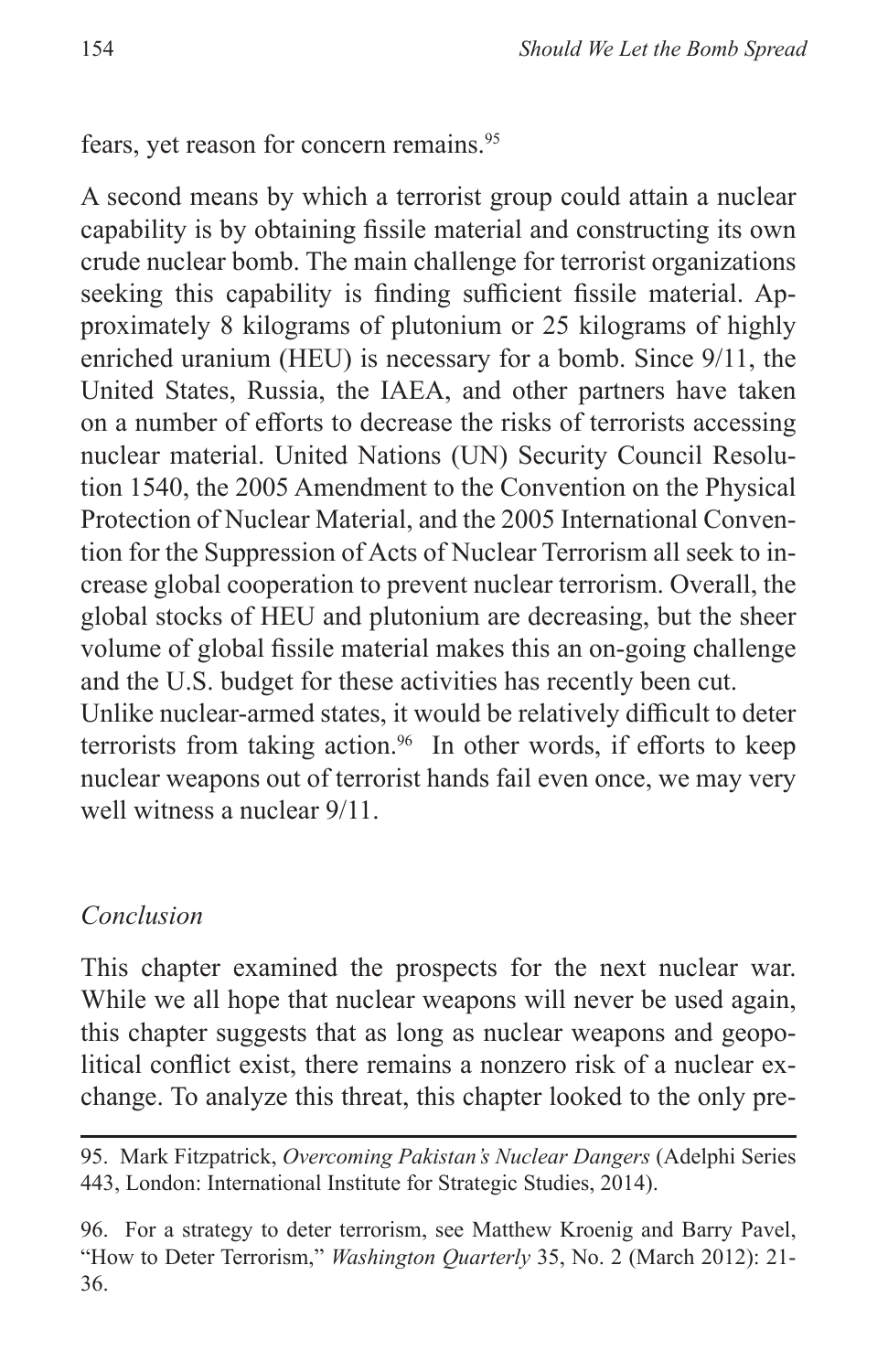vious instance of nuclear use, presented the theoretical mechanisms by which nuclear war might transpire, and identified the nucleararmed actors and related conflicts that could result in nuclear war.

Fortunately, a next nuclear war is not preordained and there are a number of steps that the United States can take to reduce the risk. The first and most important step is to openly recognize, understand, and acknowledge the threat. U.S. leaders rarely talk about nuclear war. When authorities discuss the litany of threats posed by the spread of nuclear weapons, a frank discussion of nuclear war is often absent. For example, in explaining why he is opposed to allowing Iran to develop nuclear weapons, President Obama said:

> In addition to the profound threat that it poses to Israel, one of our strongest allies in the world; in addition to the outrageous language that has been directed toward Israel by the leaders of the Iranian government—if Iran gets a nuclear weapon, this would run completely contrary to my policies of nonproliferation. The risks of an Iranian nuclear weapon falling into the hands of terrorist organizations are profound. It is almost certain that other players in the region would feel it necessary to get their own nuclear weapons. So now you have the prospect of a nuclear arms race in the most volatile region in the world, one that is rife with unstable governments and sectarian tensions. And it would also provide Iran the additional capability to sponsor and protect its proxies in carrying out terrorist attacks, because they are less fearful of retaliation.<sup>97</sup>

President Obama never explicitly argued that a nuclear-armed Iran could result in a nuclear attack against the United States, Israel, or other states. Perhaps the threat was meant to be implicit in the

<sup>97.</sup> Jeffrey Goldberg, "Obama to Iran and Israel: 'As President of the United States, I Don't Bluff,'" *The Atlantic*, March 2, 2012.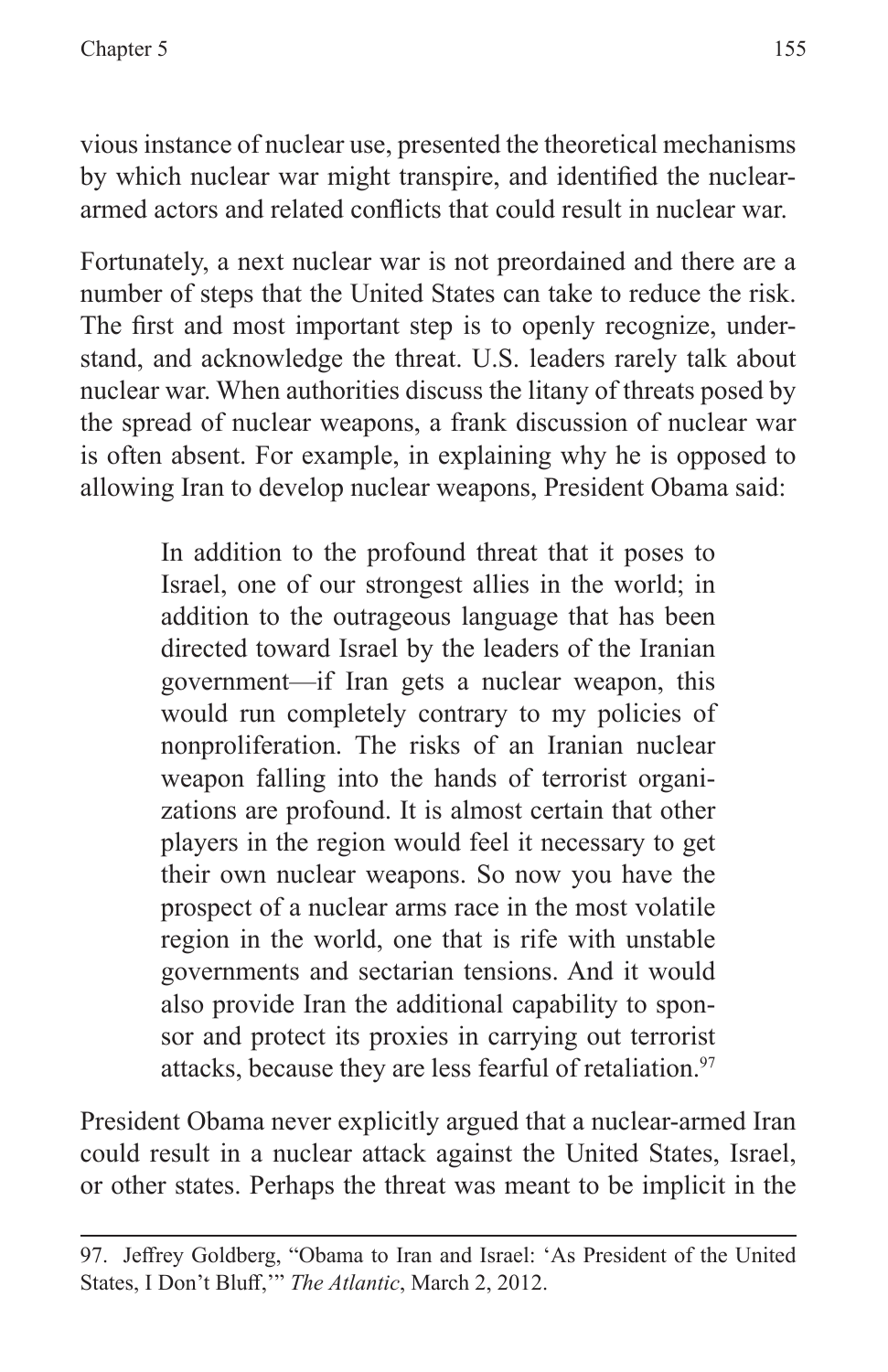discussion. Or perhaps Obama and others like him do not want to be accused of hysteria for trumpeting the alarm on such a low risk, high consequence outcome. Regardless of the cause of this reticence, nuclear war is a possible, and the most severe, consequence of nuclear weapons proliferation. U.S. leaders should explicitly confront this uncomfortable truth head on. After all, if we do not accurately articulate the threat, it will be difficult to adequately address it.

Elites in others states are less shy about broaching the subject. North Korean leaders regularly threaten nuclear use.<sup>98</sup> Pakistan's leaders have boasted to British officials about how quickly they could launch a nuclear attack against India.<sup>99</sup> Chinese state-owned media has proudly reported the death and destruction that a Chinese nuclear attack could inflict on the United States.100 And President Putin recently explained to a youth group in Russia, "that Russia is one of the world's biggest nuclear powers. These are not just words–this is the reality. What's more, we are strengthening our nuclear deterrent capability."101

Once U.S. leaders more frankly acknowledge the threat of nuclear war, they must work with their counterparts abroad to take the necessary steps to stop it. This means taking a variety of steps to stabilize relations among existing nuclear powers. Most importantly, however, it means promoting strong nonproliferation policies to prevent the spread of nuclear weapons to more countries. With

98. For example, "North Korea ramps up nuclear rhetoric as UN vote looms," *BBC World News*, March 7, 2013, available from *[www.bbc.com/news/world](www.bbc.com/news/world-asia-21698728)[asia-21698728](www.bbc.com/news/world-asia-21698728).*

99. Nicholas Watt, "Pakistan boasted of nuclear strike on India within eight seconds," *The Guardian*, June 15, 2012.

100. Quoted in "China reveals its ability to nuke the US: Government boasts about new submarine fleet capable of launching warheads at cities across the nation," *Daily Mail*, November 2, 2013.

101. President of Russia, "Seliger 2014 National Youth Forum," August 29, 2014, full transcript available from *[eng.kremlin.ru/transcripts/22864.](eng.kremlin.ru/transcripts/22864)*